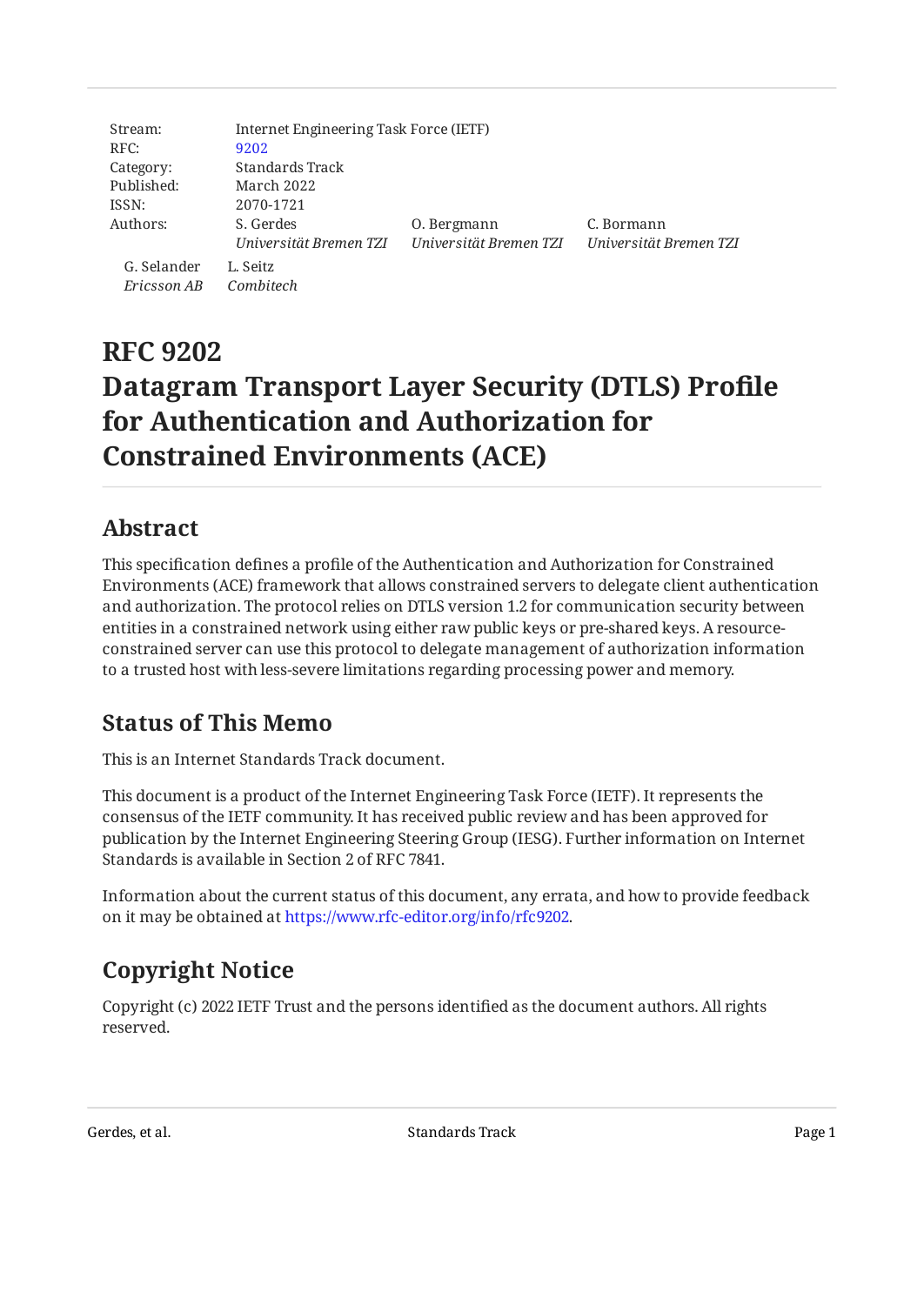This document is subject to BCP 78 and the IETF Trust's Legal Provisions Relating to IETF Documents (<https://trustee.ietf.org/license-info>) in effect on the date of publication of this document. Please review these documents carefully, as they describe your rights and restrictions with respect to this document. Code Components extracted from this document must include Revised BSD License text as described in Section 4.e of the Trust Legal Provisions and are provided without warranty as described in the Revised BSD License.

## <span id="page-1-0"></span>**[Table of Contents](#page-1-0)**

- [1](#page-2-0). [Introduction](#page-2-0)
	- [1.1.](#page-3-0) [Terminology](#page-3-0)
- [2](#page-3-1). [Protocol Overview](#page-3-1)
- [3](#page-4-0). [Protocol Flow](#page-4-0)
	- [3.1.](#page-5-0) [Communication between the Client and the Authorization Server](#page-5-0)
	- [3.2.](#page-5-1) [Raw Public Key Mode](#page-5-1)
		- [3.2.1](#page-5-2). [Access Token Retrieval from the Authorization Server](#page-5-2)
		- [3.2.2](#page-7-0). [DTLS Channel Setup between the Client and Resource Server](#page-7-0)
	- [3.3.](#page-8-0) [PreSharedKey Mode](#page-8-0)
		- [3.3.1](#page-8-1). [Access Token Retrieval from the Authorization Server](#page-8-1)
		- [3.3.2](#page-12-0). [DTLS Channel Setup between the Client and Resource Server](#page-12-0)
	- [3.4.](#page-14-0) [Resource Access](#page-14-0)
- [4](#page-15-0). [Dynamic Update of Authorization Information](#page-15-0)
- [5](#page-16-0). [Token Expiration](#page-16-0)
- [6](#page-16-1). [Secure Communication with an Authorization Server](#page-16-1)
- [7](#page-17-0). [Security Considerations](#page-17-0)
	- [7.1.](#page-18-0) [Reuse of Existing Sessions](#page-18-0)
	- [7.2.](#page-18-1) [Multiple Access Tokens](#page-18-1)
	- [7.3.](#page-18-2) [Out-of-Band Con](#page-18-2)figuration
- [8](#page-19-0). [Privacy Considerations](#page-19-0)
- [9](#page-19-1). [IANA Considerations](#page-19-1)
- [10](#page-19-2). [References](#page-19-2)
	- [10.1.](#page-19-3) [Normative References](#page-19-3)
	- [10.2.](#page-21-0) [Informative References](#page-21-0)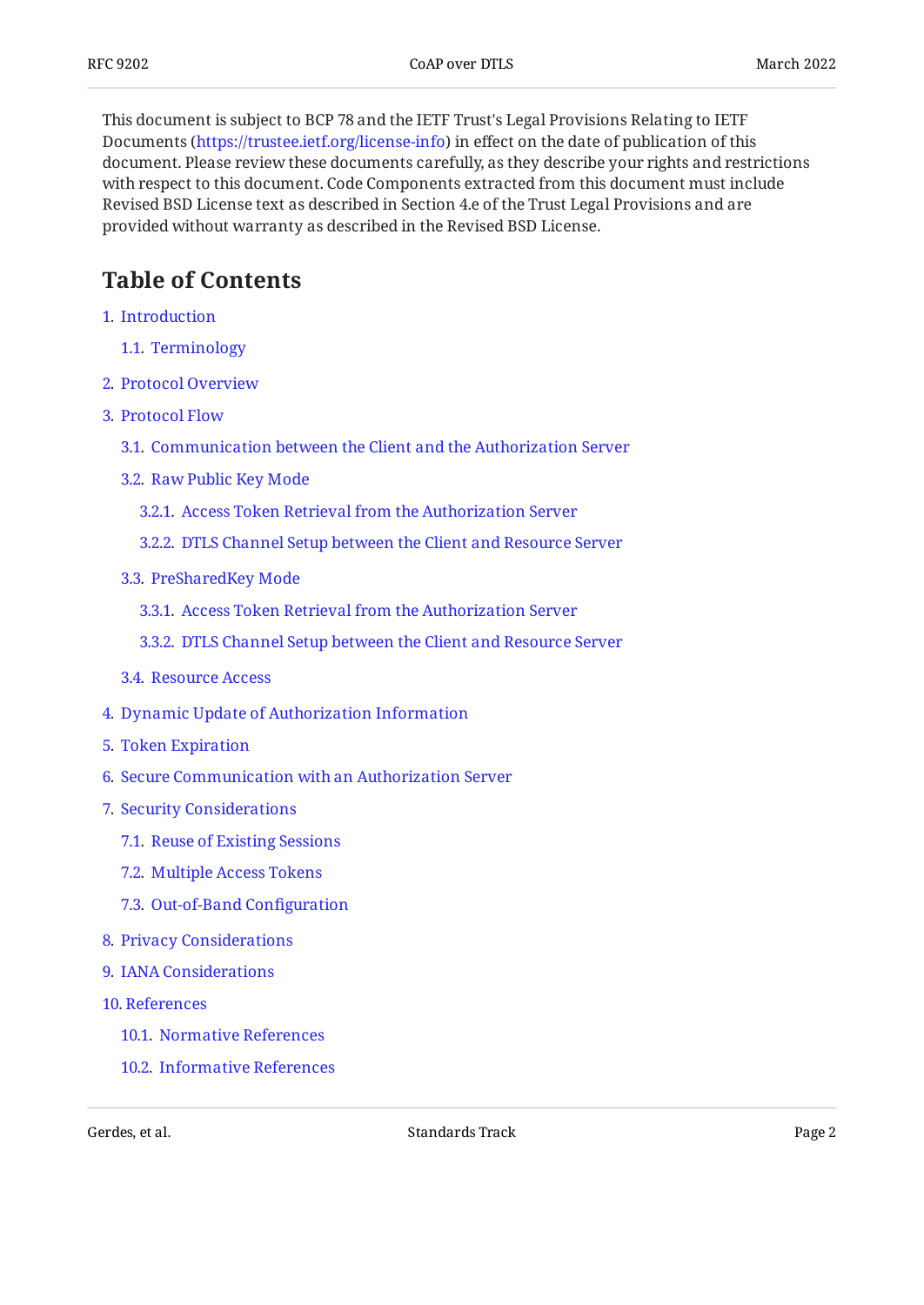[Acknowledgments](#page-21-1) [Authors' Addresses](#page-22-0)

## <span id="page-2-0"></span>**[1. Introduction](#page-2-0)**

This specification defines a profile of the ACE framework [\[RFC9200](#page-21-2)]. In this profile, a client (C) and a resource server (RS) use the Constrained Application Protocol (CoAP) [RFC7252] over DTLS version 1.2 [RFC6347] to communicate. This specification uses DTLS 1.2 terminology, but later versions such as DTLS 1.3 can be used instead. The client obtains an access token bound to a key (the proof-of-possession (PoP) key) from an authorization server (AS) to prove its authorization to access protected resources hosted by the resource server. Also, the client and the resource server are provided by the authorization server with the necessary keying material to establish a DTLS session. The communication between the client and authorization server may also be secured with DTLS. This specification supports DTLS with raw public keys (RPKs) [RFC7250] and with pre-shared keys (PSKs) [RFC4279]. How token introspection [RFC7662] is performed between the RS and AS is out of scope for this specification.

The ACE framework requires that the client and server mutually authenticate each other before any application data is exchanged. DTLS enables mutual authentication if both the client and server prove their ability to use certain keying material in the DTLS handshake. The authorization server assists in this process on the server side by incorporating keying material (or information about keying material) into the access token, which is considered a "proof-of-possession" token.

In the RPK mode, the client proves that it can use the RPK bound to the token and the server shows that it can use a certain RPK.

The resource server needs access to the token in order to complete this exchange. For the RPK mode, the client must upload the access token to the resource server before initiating the handshake,as described in Section 5.10.1 of the ACE framework [RFC9200].

In the PSK mode, the client and server show with the DTLS handshake that they can use the keying material that is bound to the access token. To transfer the access token from the client to the resource server, the psk\_identity parameter in the DTLS PSK handshake may be used instead of uploading the token prior to the handshake.

Asrecommended in Section 5.8 of [RFC9200], this specification uses Concise Binary Object Representation (CBOR) web tokens to convey claims within an access token issued by the server. While other formats could be used as well, those are out of scope for this document.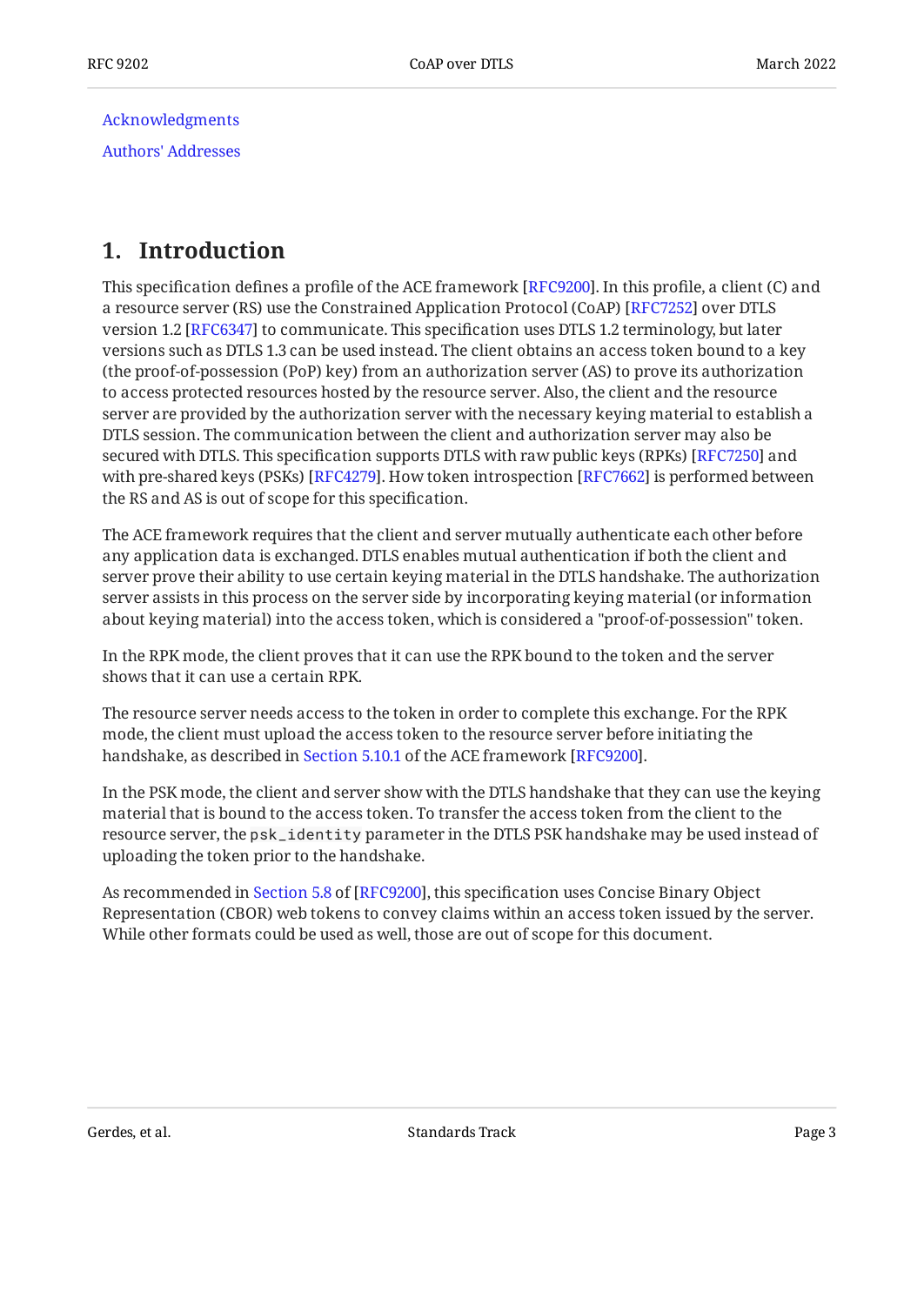### <span id="page-3-0"></span>**[1.1. Terminology](#page-3-0)**

The key words "MUST", "MUST NOT", "REQUIRED", "SHALL", "SHALL NOT", "SHOULD", "SHOULD NOT", "**RECOMMENDED", "NOT RECOMMENDED", "MAY",** and "OPTIONAL" in this document are to be interpreted as described in BCP 14 [RFC2119] [RFC8174] when, and only when, they appear in all capitals, as shown here.

Readers are expected to be familiar with the terms and concepts described in [RFC9200] and . [[RFC9201\]](#page-21-4)

The authorization information (authz-info) resource refers to the authorization information endpoint, as specified in [RFC9200]. The term  $c$  laim is used in this document with the same semantics as in [RFC9200], i.e., it denotes information carried in the access token or returned from introspection.

### <span id="page-3-1"></span>**[2. Protocol Overview](#page-3-1)**

The CoAP-DTLS profile for ACE specifies the transfer of authentication information and, if necessary, authorization information between the client (C) and the resource server (RS) during setup of a DTLS session for CoAP messaging. It also specifies how the client can use CoAP over DTLS to retrieve an access token from the authorization server (AS) for a protected resource hostedon the resource server. As specified in Section 6.7 of [RFC9200], use of DTLS for one or both of these interactions is completely independent.

This profile requires the client to retrieve an access token for the protected resource(s) it wants to access on the resource server, as specified in [RFC9200]. [Figure 1](#page-3-2) shows the typical message flow in this scenario (messages in square brackets are optional):

```
-->
 C RS AS
 | [---- Resource Request ------>]| |
 | | |
  | [<-AS Request Creation Hints-] | |
 | | |
  | ------- Token Request ----------------------------> |
 | | |
   | <---------------------------- Access Token --------- |
                   | + Access Information |
```
*[Figure 1: Retrieving an Access Token](#page-3-2)* 

To determine the authorization server in charge of a resource hosted at the resource server, the client can send an initial Unauthorized Resource Request message to the resource server. The resource server then denies the request and sends an AS Request Creation Hints message containing the address of its authorization server back to the client, as specified in [Section 5.3](https://www.rfc-editor.org/rfc/rfc9200#section-5.3) of . [[RFC9200\]](#page-21-2)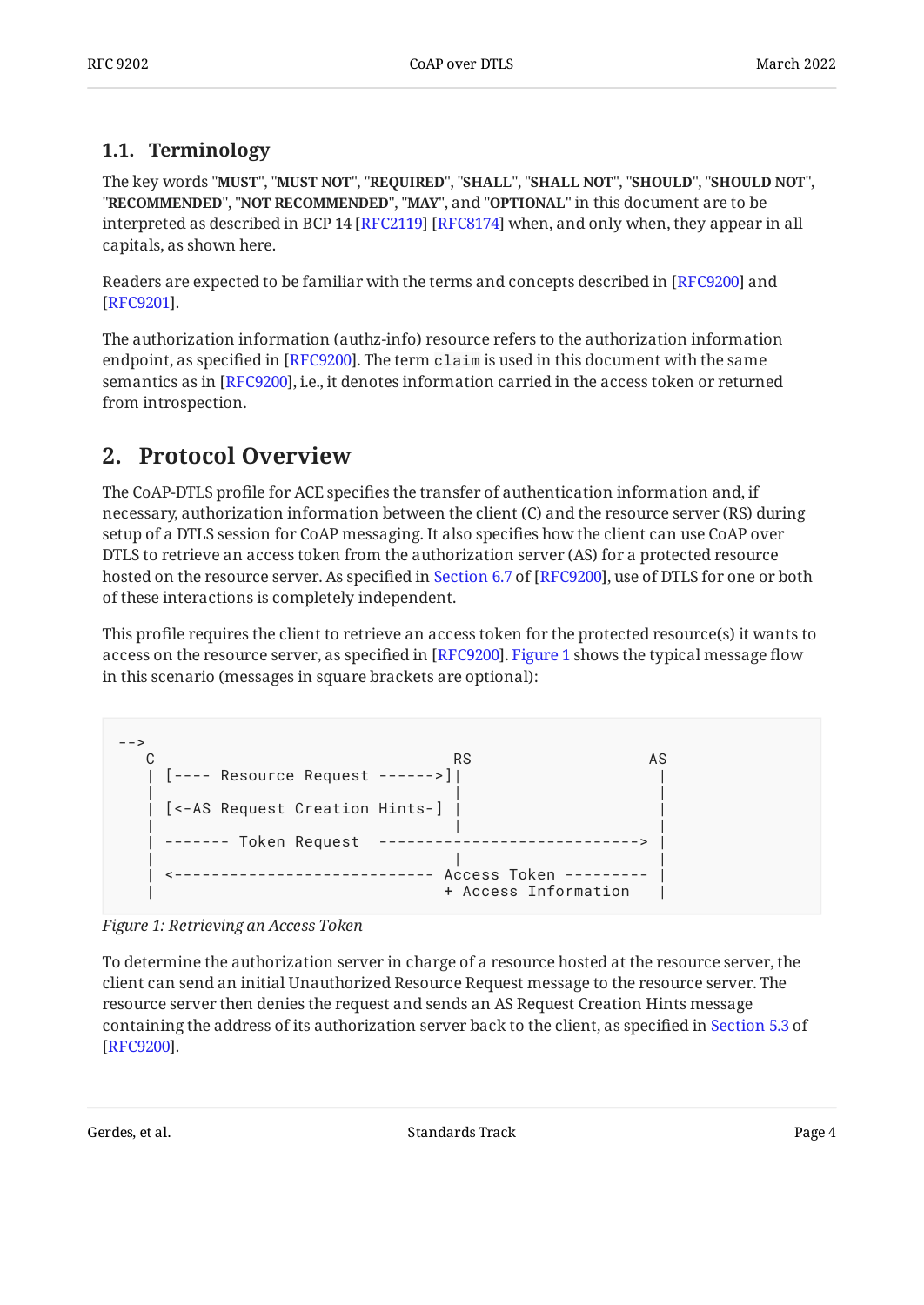Once the client knows the authorization server's address, it can send an access token request to the token endpoint at the authorization server, as specified in [[RFC9200\]](#page-21-2). As the access token request and the response may contain confidential data, the communication between the client and the authorization server must be confidentiality protected and ensure authenticity. The client is expected to have been registered at the authorization server, as outlined in [Section 4](https://www.rfc-editor.org/rfc/rfc9200#section-4) of . [[RFC9200\]](#page-21-2)

The access token returned by the authorization server can then be used by the client to establish a new DTLS session with the resource server. When the client intends to use an asymmetric proofof-possession key in the DTLS handshake with the resource server, the client **MUST** upload the access token to the authz-info resource, i.e., the authz-info endpoint, on the resource server before startingthe DTLS handshake, as described in Section 5.10.1 of [RFC9200]. In case the client uses a symmetric proof-of-possession key in the DTLS handshake, the procedure above **MAY** be used, or alternatively the access token **MAY** instead be transferred in the DTLS ClientKeyExchange message (see [Section 3.3.2\)](#page-12-0). In any case, DTLS **MUST** be used in a mode that provides replay protection.

[Figure 2](#page-4-1) depicts the common protocol flow for the DTLS profile after the client has retrieved the access token from the authorization server (AS).

<span id="page-4-1"></span>C AS RS AS | [--- Access Token ------>] | | | | |  $|$  <== DTLS channel setup ==> | | |  $\vert$  == Authorized Request ===> | | |  $\leq ==$  Protected Resource  $==$  |

<span id="page-4-0"></span>

### **[3. Protocol Flow](#page-4-0)**

The following sections specify how CoAP is used to interchange access-related data between the resource server, the client, and the authorization server so that the authorization server can provide the client and the resource server with sufficient information to establish a secure channel and convey authorization information specific for this communication relationship to the resource server.

[Section 3.1](#page-5-0) describes how the communication between the client (C) and the authorization server (AS)must be secured. Depending on the used CoAP security mode (see also Section 9 of [RFC7252]), the client-to-AS request, AS-to-client response, and DTLS session establishment carry slightly different information. [Section 3.2](#page-5-1) addresses the use of raw public keys, while [Section 3.3](#page-8-0) defines how pre-shared keys are used in this profile.

Gerdes, et al. Standards Track Standards Track Page 5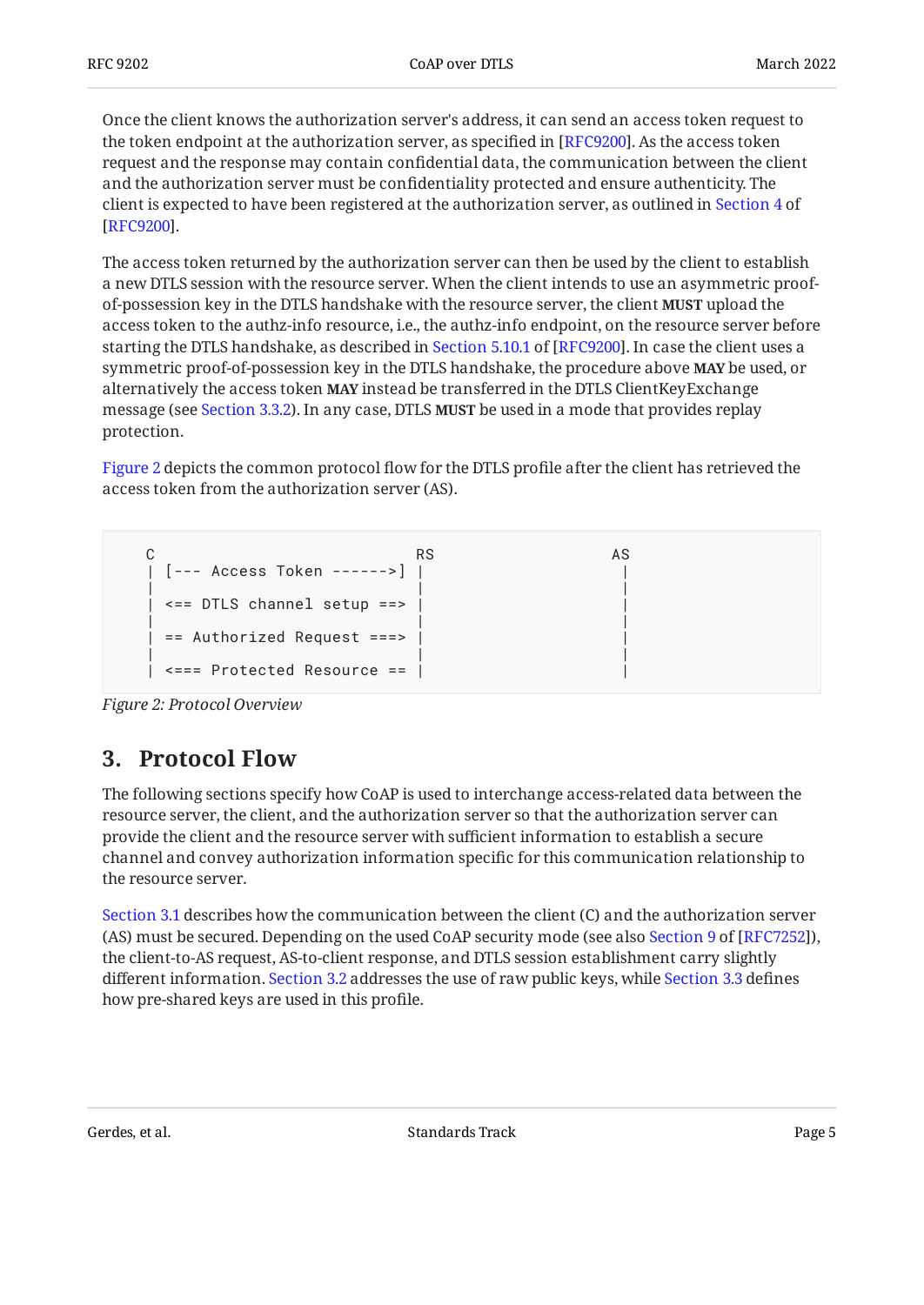### <span id="page-5-0"></span>**[3.1. Communication between the Client and the Authorization Server](#page-5-0)**

To retrieve an access token for the resource that the client wants to access, the client requests an access token from the authorization server. Before the client can request the access token, the client and the authorization server **MUST** establish a secure communication channel. This profile assumes that the keying material to secure this communication channel has securely been obtained either by manual configuration or in an automated provisioning process. The following requirements,in alignment with Section 6.5 of [RFC9200], therefore must be met:

- $\bullet$  The client **MUST** securely have obtained keying material to communicate with the authorization server.
- $\bullet$  Furthermore, the client **MUST** verify that the authorization server is authorized to provide access tokens (including authorization information) about the resource server to the client and that this authorization information about the authorization server is still valid.
- $\bullet$  Also, the authorization server **MUST** securely have obtained keying material for the client and obtained authorization rules approved by the resource owner (RO) concerning the client and the resource server that relate to this keying material.

The client and the authorization server **MUST** use their respective keying material for all exchanged messages. How the security association between the client and the authorization server is bootstrapped is not part of this document. The client and the authorization server must ensure the confidentiality, integrity, and authenticity of all exchanged messages within the ACE protocol.

<span id="page-5-1"></span>[Section 6](#page-16-1) specifies how communication with the authorization server is secured.

### **[3.2. Raw Public Key Mode](#page-5-1)**

<span id="page-5-2"></span>When the client uses raw public key authentication, the procedure is as described in the following.

#### **[3.2.1. Access Token Retrieval from the Authorization Server](#page-5-2)**

After the client and the authorization server mutually authenticated each other and validated each other's authorization, the client sends a token request to the authorization server's token endpoint. The client **MUST** add a req\_cnf object carrying either its raw public key or a unique identifier for a public key that it has previously made known to the authorization server. It is **RECOMMENDED** that the client uses DTLS with the same keying material to secure the communication with the authorization server, proving possession of the key as part of the token request. Other mechanisms for proving possession of the key may be defined in the future.

<span id="page-5-3"></span>An example access token request from the client to the authorization server is depicted in [Figure](#page-6-0) [3](#page-6-0).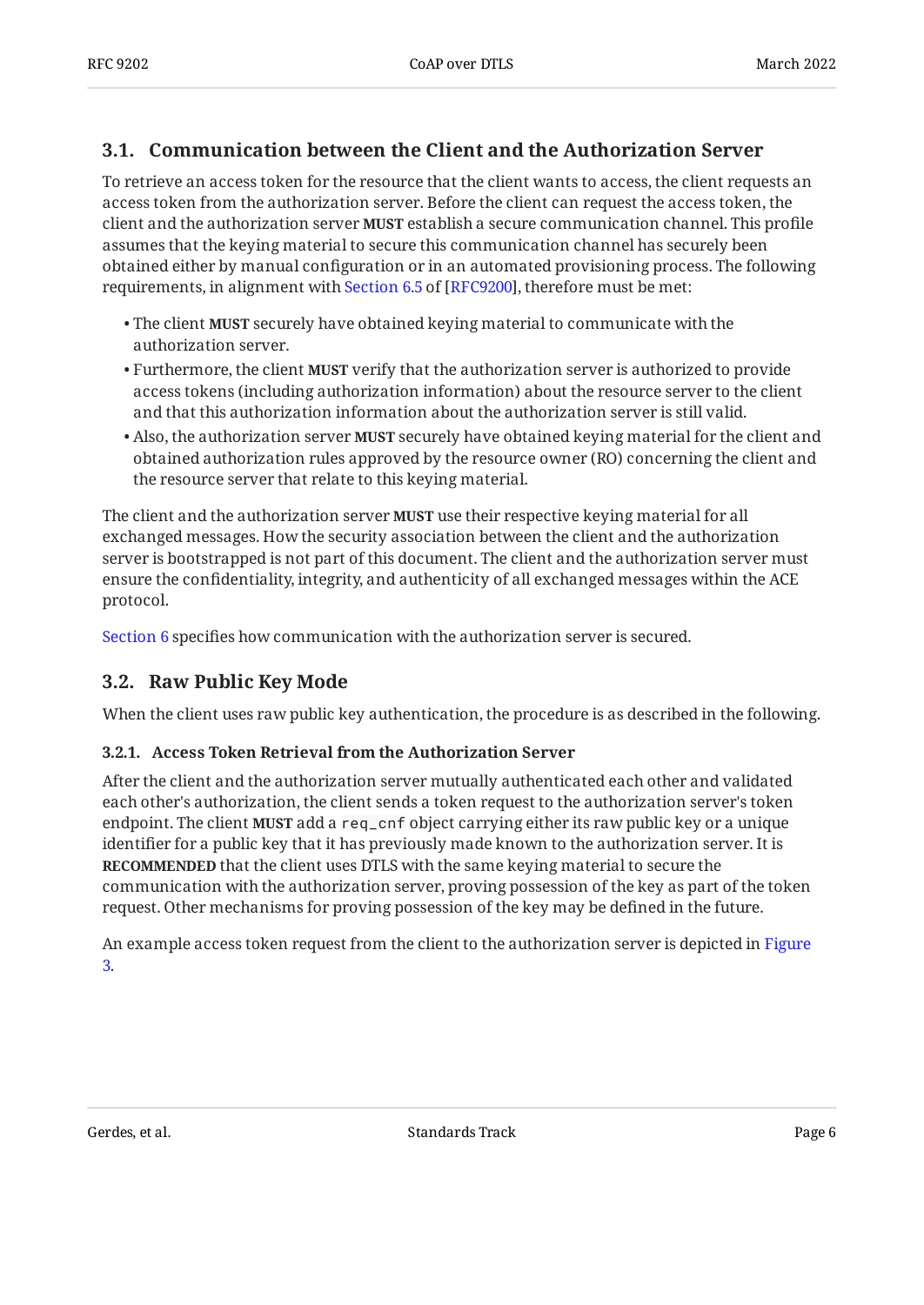```
 POST coaps://as.example.com/token
   Content-Format: application/ace+cbor
   Payload:
    {
 grant_type : client_credentials,
 audience : "tempSensor4711",
    req\_cnfCOSE_Key : \{ kty : EC2,
         crv : P-256,
         x : h'e866c35f4c3c81bb96a1...',
        y : h'2e25556be097c8778a20...
       }
     }
   }
```
*[Figure 3:](#page-6-0) [Access Token Request Example for RPK Mode](#page-5-3)* 

The example shows an access token request for the resource identified by the string "tempSensor4711" on the authorization server using a raw public key.

The authorization server **MUST** check if the client that it communicates with is associated with the RPK in the req\_cnf parameter before issuing an access token to it. If the authorization server determines that the request is to be authorized according to the respective authorization rules, it generates an access token response for the client. The access token **MUST** be bound to the RPK of the client by means of the cnf claim.

The response **MUST** contain an ace\_profile parameter if the ace\_profile parameter in the requestis empty and **MAY** contain this parameter otherwise (see Section 5.8.2 of [RFC9200]). This parameter is set to <code>coap\_dtls</code> to indicate that this profile **MUST** be used for communication between the client and the resource server. The response also contains an access token with information for the resource server about the client's public key. The authorization server **MUST** return in its response the parameter rs\_cnf unless it is certain that the client already knows the public key of the resource server. The authorization server **MUST** ascertain that the RPK specified in rs\_cnf belongs to the resource server that the client wants to communicate with. The authorization server **MUST** protect the integrity of the access token such that the resource server can detect unauthorized changes. If the access token contains confidential data, the authorization server **MUST** also protect the confidentiality of the access token.

The client **MUST** ascertain that the access token response belongs to a certain, previously sent access token request, as the request may specify the resource server with which the client wants to communicate.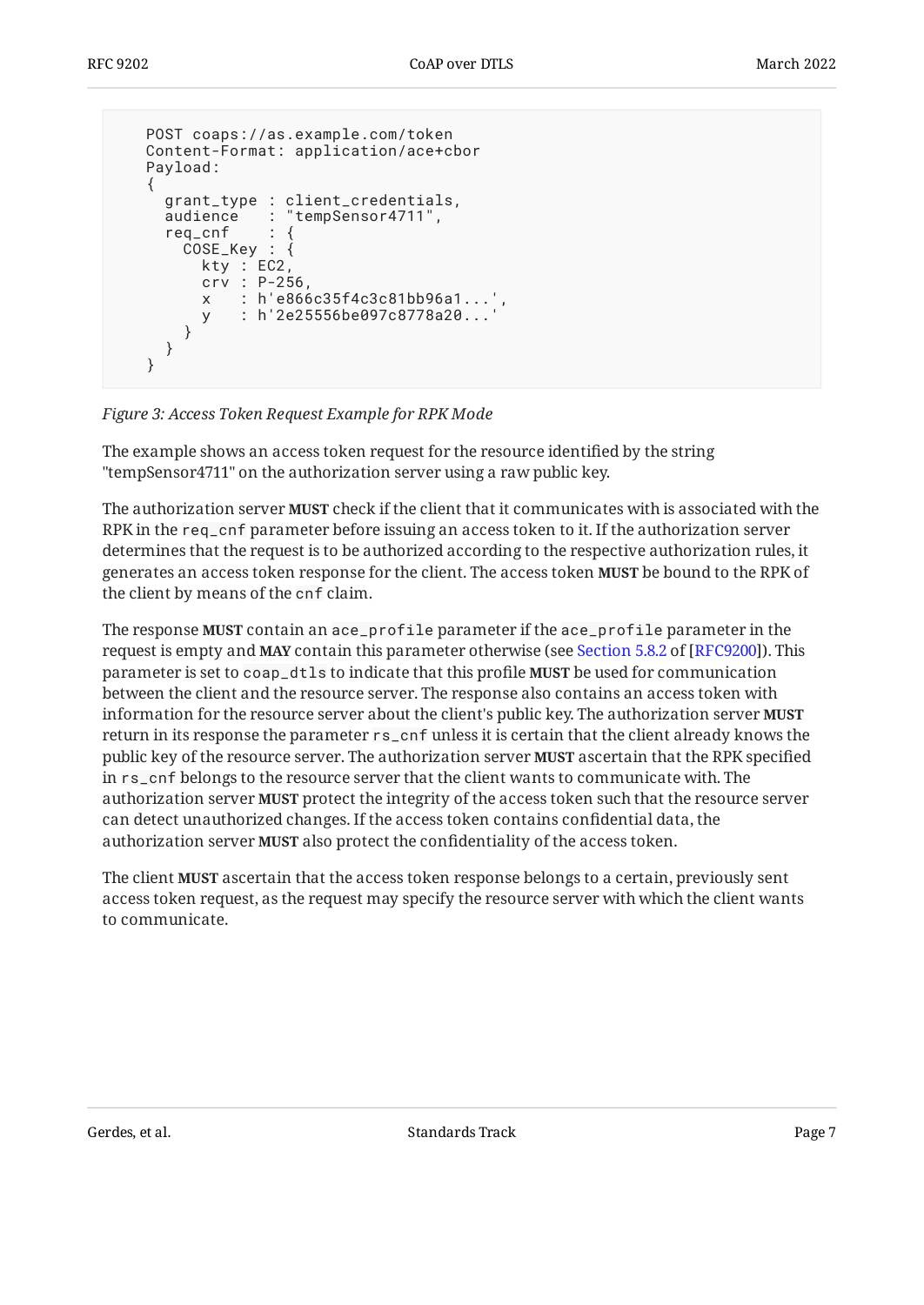An example access token response from the authorization server to the client is depicted in [Figure 4.](#page-7-1) Here, the contents of the access\_token claim have been truncated to improve readability. For the client, the response comprises Access Information that contains the server's public key in the rs\_cnf parameter. Caching proxies process the Max-Age option in the CoAP response, which has a default value of 60 seconds ([Section 5.6.1](https://www.rfc-editor.org/rfc/rfc7252#section-5.6.1) of [\[RFC7252\]](#page-20-0)). The authorization server **SHOULD** adjust the Max-Age option such that it does not exceed the expires\_in parameter to avoid stale responses.

```
 2.01 Created
 Content-Format: application/ace+cbor
 Max-Age: 3560
 Payload:
 {
   access_token : b64'SlAV32hkKG...
    (remainder of CWT omitted for brevity;
    CWT contains the client's RPK in the cnf claim)',
   expires_in : 3600,
  rs\_cnf COSE_Key : {
       kty : EC2,
       crv : P-256,
      x : h'd7cc072de2205bdc1537...',
       y : h'f95e1d4b851a2cc80fff...'
     }
   }
 }
```
<span id="page-7-0"></span>*[Figure 4: Access Token Response Example for RPK Mode](#page-7-1)* 

#### **[3.2.2. DTLS Channel Setup between the Client and Resource Server](#page-7-0)**

Before the client initiates the DTLS handshake with the resource server, the client **MUST** send a POST request containing the obtained access token to the authz-info resource hosted by the resource server. After the client receives a confirmation that the resource server has accepted the access token, it proceeds to establish a new DTLS channel with the resource server. The client **MUST** use its correct public key in the DTLS handshake. If the authorization server has specified a cnf field in the access token response, the client **MUST** use this key. Otherwise, the client **MUST** use the public key that it specified in the <code>req\_cnf</code> of the access token request. The client **MUST** specify this public key in the SubjectPublicKeyInfo structure of the DTLS handshake, as described in . [[RFC7250\]](#page-20-2)

If the client does not have the keying material belonging to the public key, the client **MAY** try to send an access token request to the AS, where it specifies its public key in the req\_cnf parameter. If the AS still specifies a public key in the response that the client does not have, the client **SHOULD** re-register with the authorization server to establish a new client public key. This process is out of scope for this document.

To be consistent with [RFC7252], which allows for shortened MAC tags in constrained environments, an implementation that supports the RPK mode of this profile **MUST** at least support the cipher suite TLS\_ECDHE\_ECDSA\_WITH\_AES\_128\_CCM\_8 [RFC7251]. As discussed in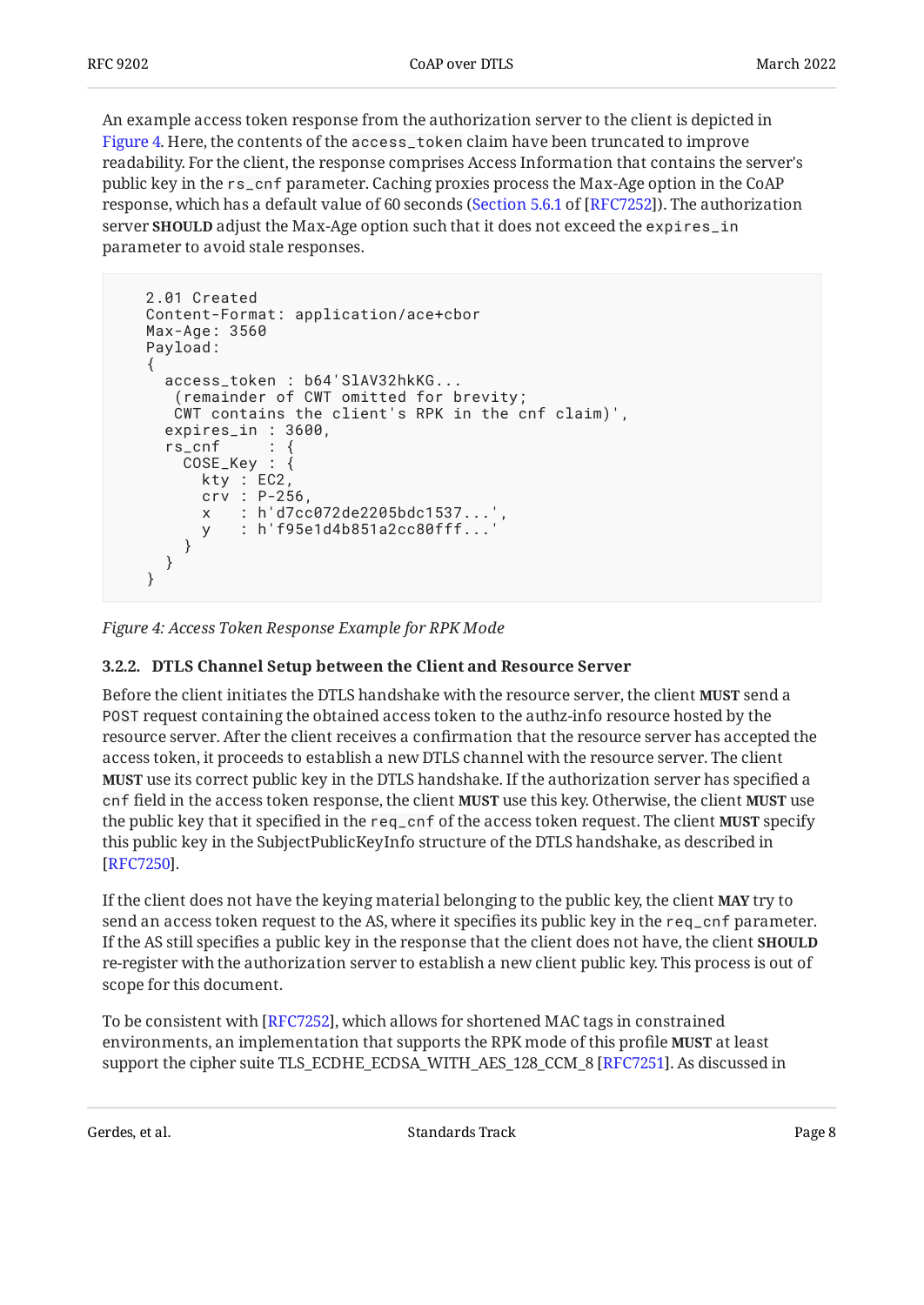[[RFC7748\]](#page-21-5), new Elliptic Curve Cryptography (ECC) curves have been defined recently that are considered superior to the so-called NIST curves. Implementations of this profile therefore **MUST** implement support for curve25519 (cf. [[RFC8032\]](#page-21-6), [RFC8422]), as this curve is said to be efficient and less dangerous, regarding implementation errors, than the secp256r1 curve mandated in . [[RFC7252\]](#page-20-0)

The resource server **MUST** check if the access token is still valid, if the resource server is the intended destination (i.e., the audience) of the token, and if the token was issued by an authorized authorizationserver (see also Section 5.10.1.1 of [RFC9200]). The access token is constructed by the authorization server such that the resource server can associate the access token with the client's public key. The <code>cnf</code> claim <code>MUST</code> contain either the client's RPK or, if the key is already known by the resource server (e.g., from previous communication), a reference to this key. If the authorization server has no certain knowledge that the client's key is already known to the resource server, the client's public key **MUST** be included in the access token's cnf parameter. If CBOR web tokens [RFC8392] are used (as recommended in [RFC9200]), keys **MUST** be encoded, as specified in [RFC8747]**.** A resource server **MUST** have the capacity to store one access token for every proof-of-possession key of every authorized client.

The raw public key used in the DTLS handshake with the client **MUST** belong to the resource server. If the resource server has several raw public keys, it needs to determine which key to use. The authorization server can help with this decision by including a cnf parameter in the access token that is associated with this communication. In this case, the resource server **MUST** use the information from the cnf field to select the proper keying material.

Thus, the handshake only finishes if the client and the resource server are able to use their respective keying material.

### <span id="page-8-0"></span>**[3.3. PreSharedKey Mode](#page-8-0)**

When the client uses pre-shared key authentication, the procedure is as described in the following.

#### <span id="page-8-1"></span>**[3.3.1. Access Token Retrieval from the Authorization Server](#page-8-1)**

To retrieve an access token for the resource that the client wants to access, the client **MAY** include a cnf object carrying an identifier for a symmetric key in its access token request to the authorization server. This identifier can be used by the authorization server to determine the shared secret to construct the proof-of-possession token. The authorization server **MUST** check if the identifier refers to a symmetric key that was previously generated by the authorization server as a shared secret for the communication between this client and the resource server. If no such symmetric key was found, the authorization server **MUST** generate a new symmetric key that is returned in its response to the client.

The authorization server **MUST** determine the authorization rules for the client it communicates with, as defined by the resource owner, and generate the access token accordingly. If the authorization server authorizes the client, it returns an AS-to-client response. If the ace\_profile parameter is present, it is set to coap\_dt1s. The authorization server **MUST** ascertain that the access token is generated for the resource server that the client wants to communicate with. Also,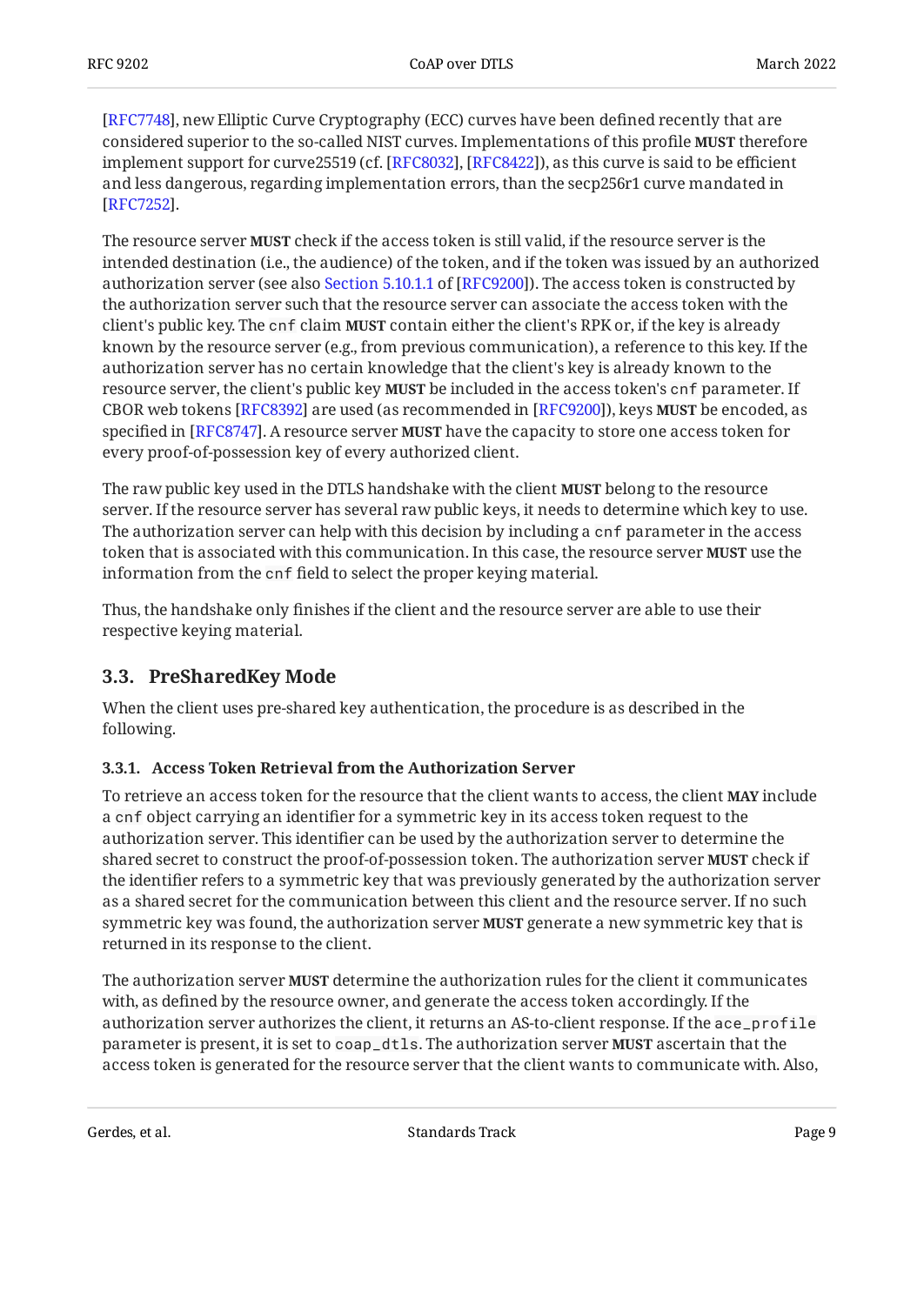the authorization server **MUST** protect the integrity of the access token to ensure that the resource server can detect unauthorized changes. If the token contains confidential data, such as the symmetric key, the confidentiality of the token **MUST** also be protected. Depending on the requested token type and algorithm in the access token request, the authorization server adds Access Information to the response that provides the client with sufficient information to set up a DTLS channel with the resource server. The authorization server adds a cnf parameter to the Access Information carrying a COSE\_Key object that informs the client about the shared secret that is to be used between the client and the resource server. To convey the same secret to the resource server, the authorization server can include it directly in the access token by means of the cnf claim or provide sufficient information to enable the resource server to derive the shared secret from the access token. As an alternative, the resource server **MAY** use token introspection to retrieve the keying material for this access token directly from the authorization server.

An example access token request for an access token with a symmetric proof-of-possession key is illustrated in [Figure 5.](#page-9-0)

```
 POST coaps://as.example.com/token
 Content-Format: application/ace+cbor
 Payload:
 {
   audience : "smokeSensor1807",
 }
```
#### *[Figure 5: Example Access Token Request, \(Implicit\) Symmetric PoP Key](#page-9-0)*

<span id="page-9-1"></span>A corresponding example access token response is illustrated in [Figure 6.](#page-10-0) In this example, the authorization server returns a 2.01 response containing a new access token (truncated to improve readability) and information for the client, including the symmetric key in the cnf claim. The information is transferred as a CBOR data structure as specified in [RFC9200].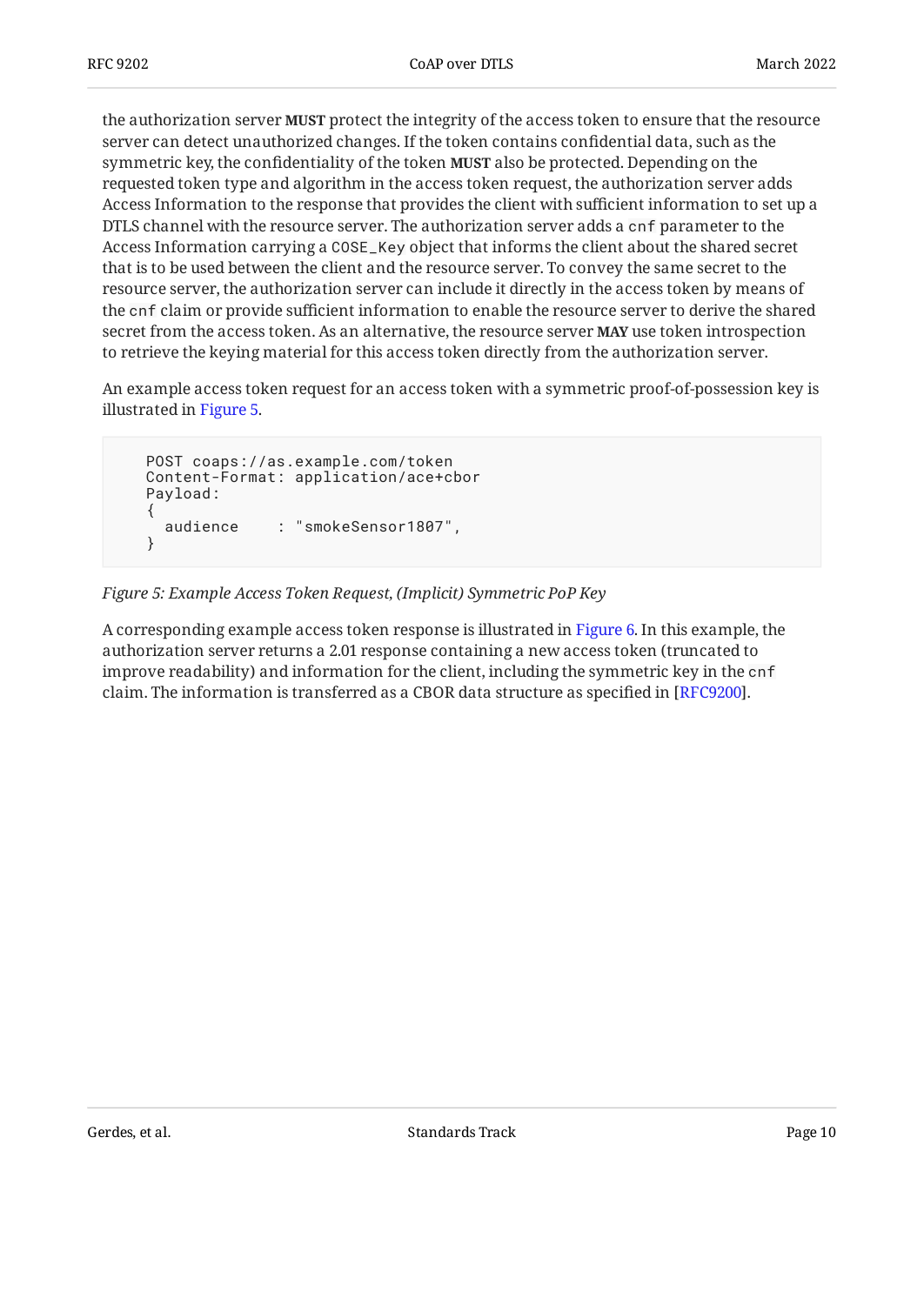```
 2.01 Created
   Content-Format: application/ace+cbor
   Max-Age: 85800
   Payload:
   {
 access_token : h'd08343a10...
 (remainder of CWT omitted for brevity)
      token_type : PoP,
      expires_in : 86400,
      profile : coap_dtls,
     cnf COSE_Key : {
          kty : symmetric,
 kid : h'3d027833fc6267ce',
 k : h'73657373696f6e6b6579'
        }
      }
   }
```
*[Figure 6:](#page-10-0) [Example Access Token Response, Symmetric PoP Key](#page-9-1)* 

The access token also comprises a cnf claim. This claim usually contains a COSE\_Key object [[RFC8152\]](#page-20-9) that carries either the symmetric key itself or a key identifier that can be used by the resource server to determine the secret key it shares with the client. If the access token carries a symmetric key, the access token **MUST** be encrypted using a COSE\_Encrypt0 structure (see [Section 7.1](https://www.rfc-editor.org/rfc/rfc8392#section-7.1) of [\[RFC8392\]](#page-20-7)). The authorization server **MUST** use the keying material shared with the resource server to encrypt the token.

The cnf structure in the access token is provided in [Figure 7.](#page-10-1)

```
cnf : {
 COSE_Key : {
     kty : symmetric,
     kid : h'3d027833fc6267ce'
   }
}
```
#### *[Figure 7: Access Token without Keying Material](#page-10-1)*

<span id="page-10-2"></span>A response that declines any operation on the requested resource is constructed according to Section 5.2 of [RFC6749] (cf. Section 5.8.3 of [RFC9200]). [Figure 8](#page-11-0) shows an example for a request that has been rejected due to invalid request parameters.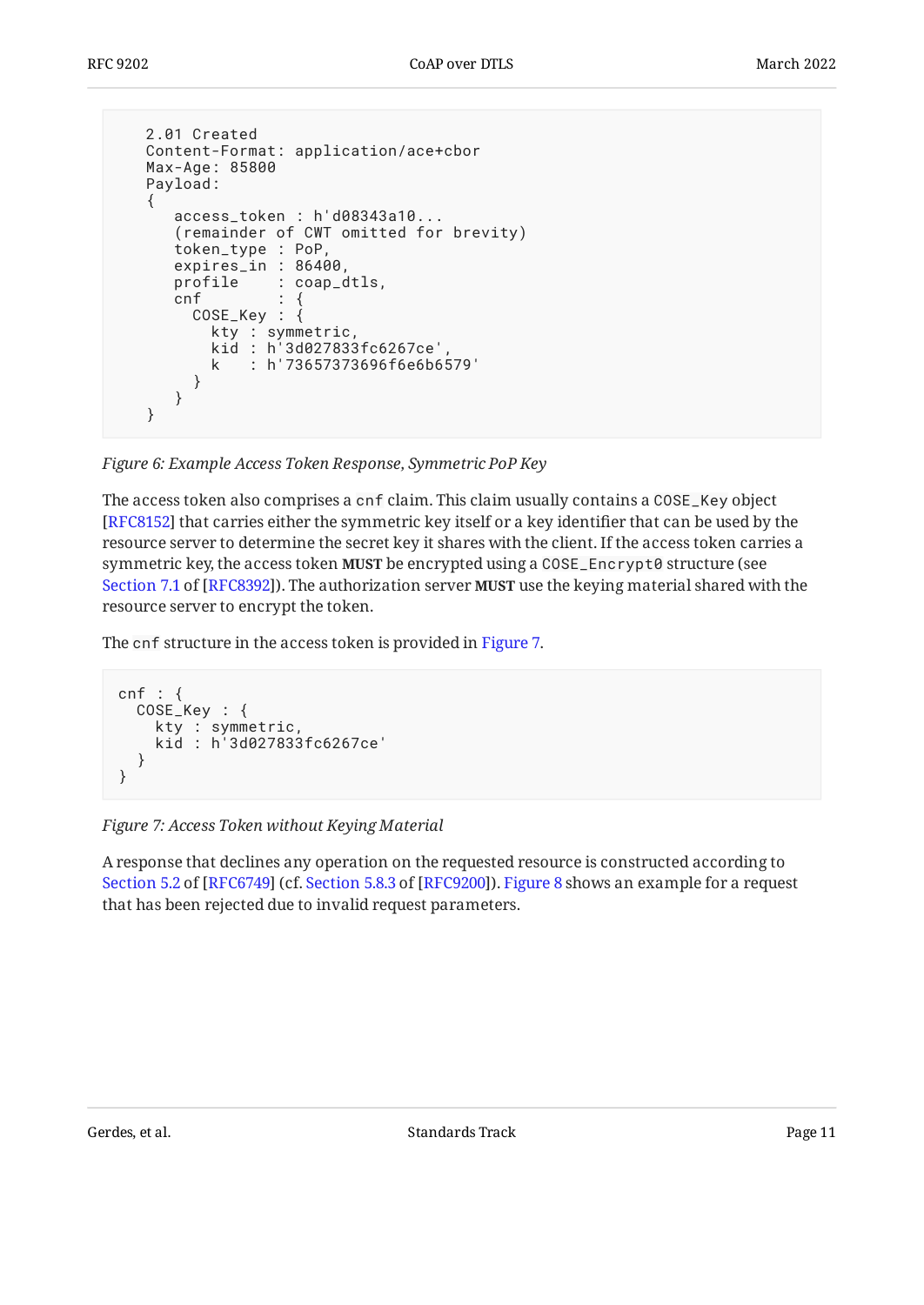```
 4.00 Bad Request
 Content-Format: application/ace+cbor
 Payload:
 {
   error : invalid_request
 }
```
*[Figure 8:](#page-11-0) [Example Access Token Response with Reject](#page-10-2)* 

The method for how the resource server determines the symmetric key from an access token containing only a key identifier is application specific; the remainder of this section provides one example.

The authorization server and the resource server are assumed to share a key derivation key used to derive the symmetric key shared with the client from the key identifier in the access token. The key derivation key may be derived from some other secret key shared between the authorization server and the resource server. This key needs to be securely stored and processed in the same way as the key used to protect the communication between the authorization server and the resource server.

Knowledge of the symmetric key shared with the client must not reveal any information about the key derivation key or other secret keys shared between the authorization server and resource server.

In order to generate a new symmetric key to be used by the client and resource server, the authorization server generates a new key identifier that **MUST** be unique among all key identifiers used by the authorization server for this resource server. The authorization server then uses the key derivation key shared with the resource server to derive the symmetric key, as specified below. Instead of providing the keying material in the access token, the authorization server includes the key identifier in the kid parameter (see [Figure 7\)](#page-10-1). This key identifier enables the resource server to calculate the symmetric key used for the communication with the client using the key derivation key and a key derivation function (KDF) to be defined by the application, for example, HKDF-SHA-256. The key identifier picked by the authorization server **MUST** be unique for each access token where a unique symmetric key is required.

In this example, the HMAC-based key derivation function (HKDF) consists of the composition of the HKDF-Extract and HKDF-Expand steps [RFC5869]. The symmetric key is derived from the key identifier, the key derivation key, and other data:

OKM = HKDF(salt, IKM, info, L),

where:

- OKM, the output keying material, is the derived symmetric key •
- salt is the empty byte string
- IKM, the input keying material, is the key derivation key, as defined above •
- $\bullet$  info is the serialization of a CBOR array consisting of [[RFC8610\]](#page-21-8):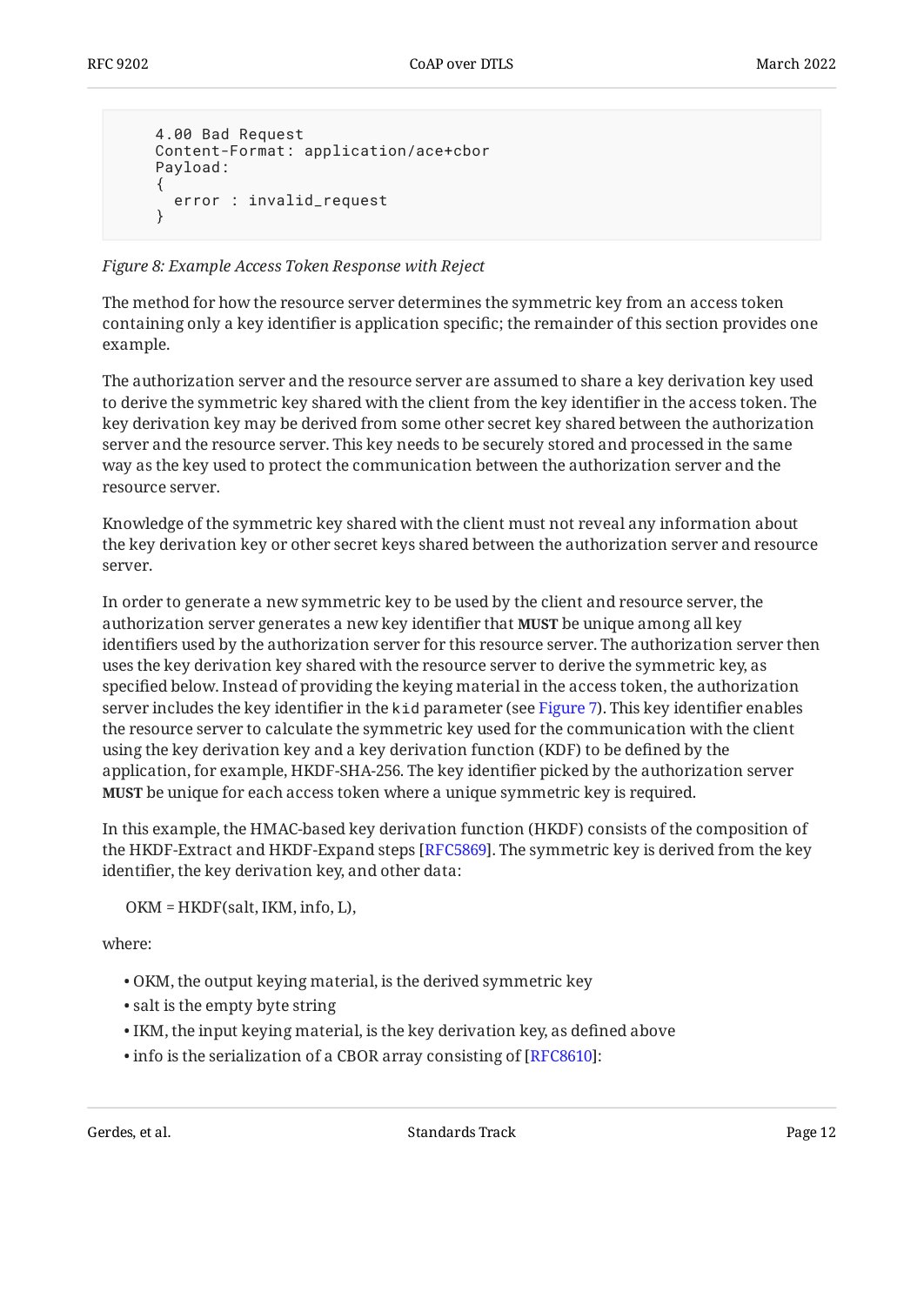```
info = \lceil type : tstr,
   L : uint,
   access_token: bytes
 ]
```
where:

- type is set to the constant text string "ACE-CoAP-DTLS-key-derivation" ◦
- L is the size of the symmetric key in bytes
- access\_token is the content of the access\_token field, as transferred from the authorization server to the resource server.

All CBOR data types are encoded in CBOR using preferred serialization and deterministic encoding,as specified in Section 4 of [RFC8949]. In particular, this implies that the <code>type</code> and <code>L</code> components use the minimum length encoding. The content of the access\_token field is treated as opaque data for the purpose of key derivation.

Use of a unique (per-resource-server) kid and the use of a key derivation IKM that **MUST** be unique per AS/RS pair, as specified above, will ensure that the derived key is not shared across multiple clients. However, to provide variation in the derived key across different tokens used by the same client, it is additionally **RECOMMENDED** to include the "iat" claim and either the "exp" or "exi" claims in the access token.

#### <span id="page-12-0"></span>**[3.3.2. DTLS Channel Setup between the Client and Resource Server](#page-12-0)**

When a client receives an access token response from an authorization server, the client **MUST** check if the access token response is bound to a certain, previously sent access token request, as the request may specify the resource server with which the client wants to communicate.

The client checks if the payload of the access token response contains an access\_token parameter and a cnf parameter. With this information, the client can initiate the establishment of a new DTLS channel with a resource server. To use DTLS with pre-shared keys, the client follows thePSK key exchange algorithm specified in Section 2 of [RFC4279], using the key conveyed in the cnf parameter of the AS response as a PSK when constructing the premaster secret. To be consistent with the recommendations in [RFC7252], a client in the PSK mode **MUST** support the cipher suite TLS\_PSK\_WITH\_AES\_128\_CCM\_8 [RFC6655].

In PreSharedKey mode, the knowledge of the shared secret by the client and the resource server is used for mutual authentication between both peers. Therefore, the resource server must be able to determine the shared secret from the access token. Following the general ACE authorization framework, the client can upload the access token to the resource server's authz-info resource before starting the DTLS handshake. The client then needs to indicate during the DTLS handshake which previously uploaded access token it intends to use. To do so, it **MUST** create a COSE\_Key structure with the kid that was conveyed in the rs\_cnf claim in the token response from the authorization server and the key type symmetric. This structure then is included as the only element in the cnf structure whose CBOR serialization is used as value for psk\_identity, as shown in [Figure 9.](#page-13-0)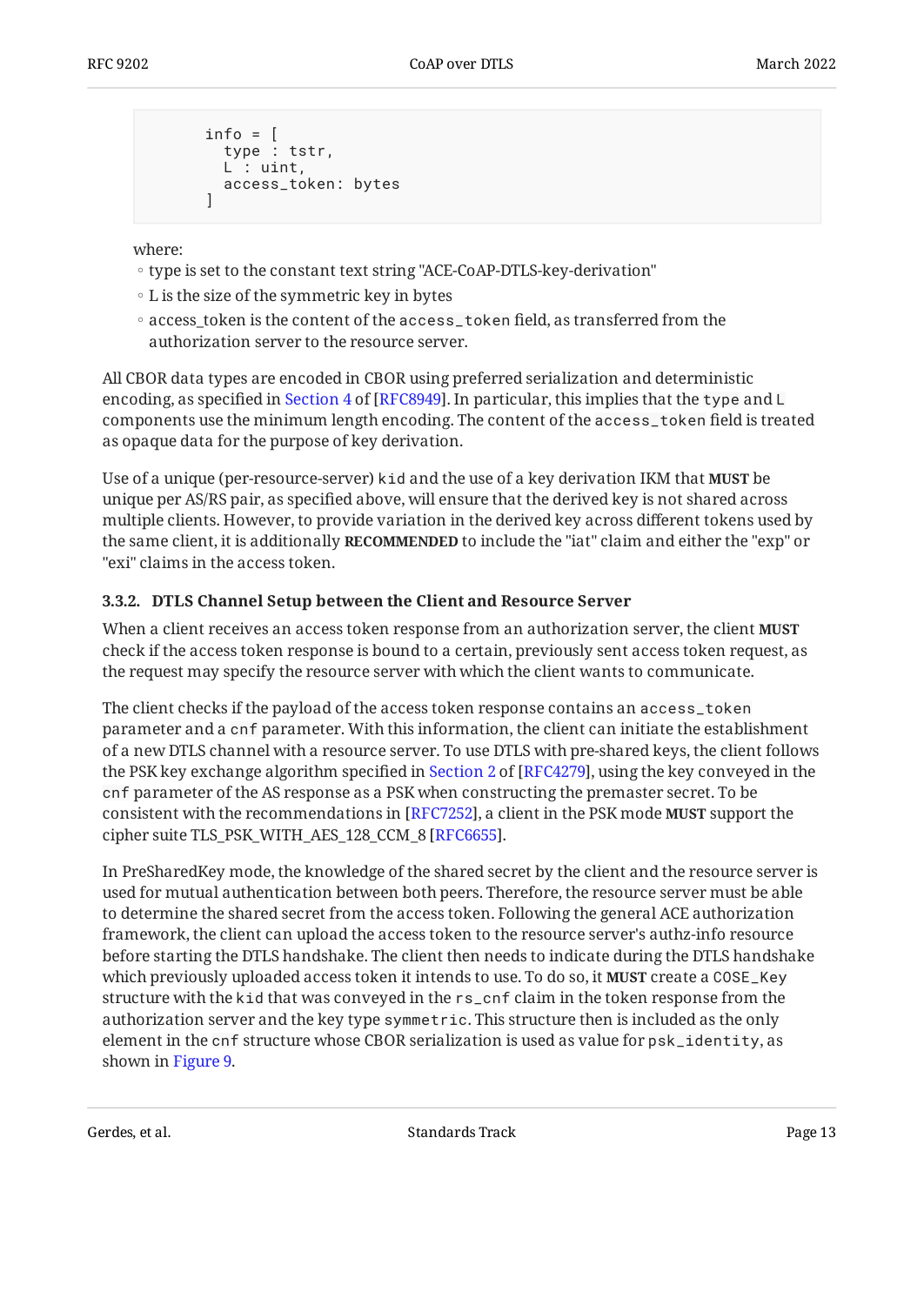```
{ cnf : {
    COSE_Key : {
       kty: symmetric,
       kid : h'3d027833fc6267ce'
     }
   }
}
```
*[Figure 9: Access Token Containing a Single](#page-13-0) [kid](#page-13-0) Parameter* 

The actual CBOR serialization for the data structure from [Figure 9](#page-13-0) as a sequence of bytes in hexadecimal notation will be:

A1 08 A1 01 A2 01 04 02 48 3D 02 78 33 FC 62 67 CE

As an alternative to the access token upload, the client can provide the most recent access token in the psk\_identity field of the ClientKeyExchange message. To do so, the client **MUST** treat the contents of the access\_token field from the AS-to-client response as opaque data, as specified in [Section 4.2](https://www.rfc-editor.org/rfc/rfc7925#section-4.2) of [\[RFC7925\]](#page-20-11), and not perform any recoding. This allows the resource server to retrieve the shared secret directly from the cnf claim of the access token.

DTLS 1.3 does not use the ClientKeyExchange message; for DTLS 1.3, the access token is placed in the identity field of a PSKIdentity within the PreSharedKeyExtension of the ClientHello.

If a resource server receives a ClientKeyExchange message that contains a psk\_identity with a length greater than zero, it **MUST** parse the contents of the psk\_identity field as a CBOR data structure and process the contents as following:

- $\bullet$  If the data contains a <code>cnf</code> field with a <code>COSE\_Key</code> structure with a <code>kid,</code> the resource server continues the DTLS handshake with the associated key that corresponds to this kid.
- $\bullet$  If the data comprises additional CWT information, this information must be stored as an access token for this DTLS association before continuing with the DTLS handshake.

If the contents of the psk\_identity do not yield sufficient information to select a valid access token for the requesting client, the resource server aborts the DTLS handshake with an illegal\_parameter alert.

When the resource server receives an access token, it **MUST** check if the access token is still valid, if the resource server is the intended destination (i.e., the audience of the token), and if the token was issued by an authorized authorization server. This specification implements access tokens as proof-of-possession tokens. Therefore, the access token is bound to a symmetric PoP key that is used as a shared secret between the client and the resource server. A resource server **MUST** have the capacity to store one access token for every proof-of-possession key of every authorized client. The resource server may use token introspection [RFC7662] on the access token to retrieve more information about the specific token. The use of introspection is out of scope for this specification.

Gerdes, et al. Note as a standard between the Standards Track Cerdes, et al. Page 14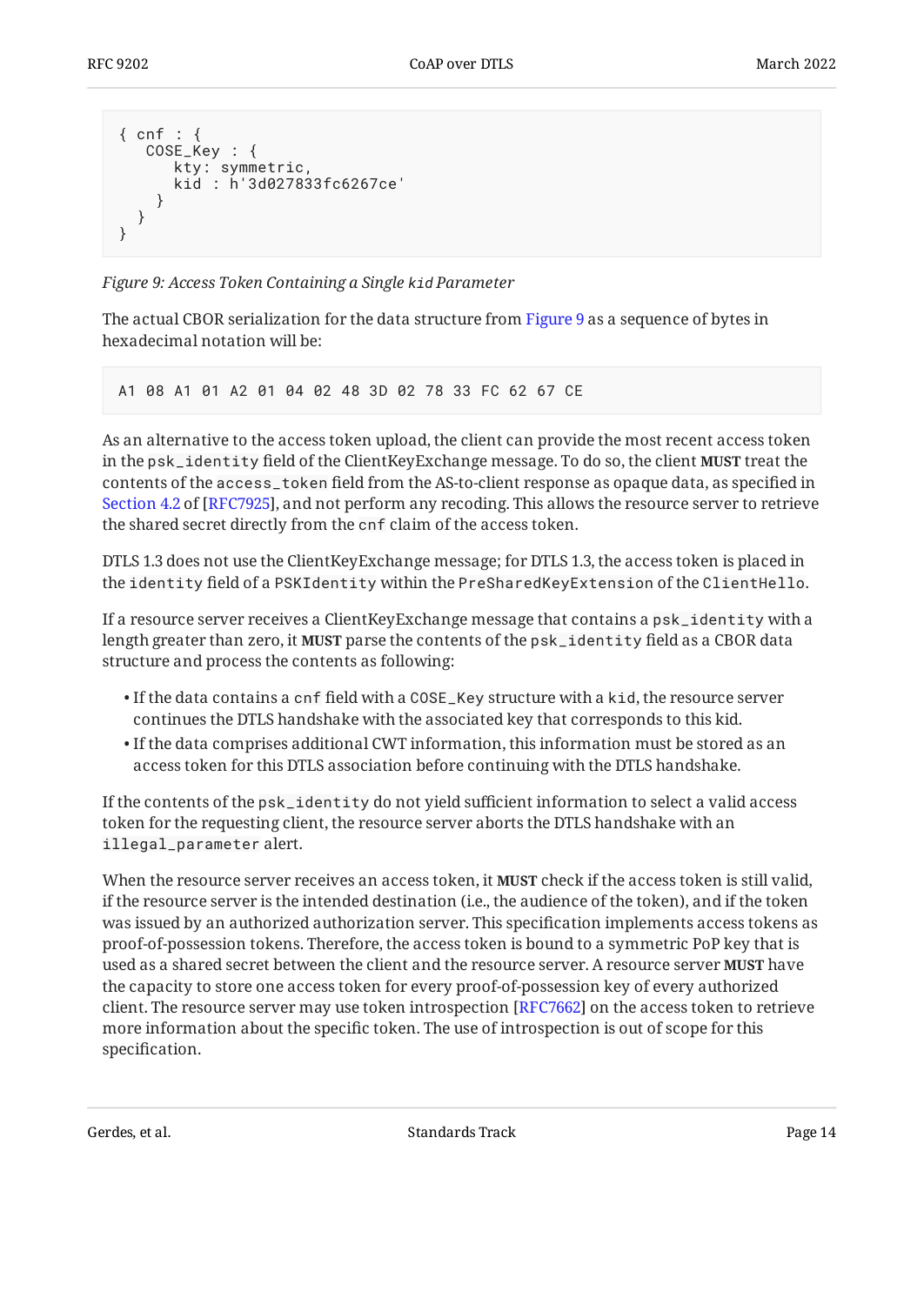While the client can retrieve the shared secret from the contents of the cnf parameter in the ASto-client response, the resource server uses the information contained in the cnf claim of the access token to determine the actual secret when no explicit kid was provided in the psk\_identity field. If key derivation is used, the cnf claim **MUST** contain a kid parameter to be used by the server as the IKM for key derivation, as described above.

#### <span id="page-14-0"></span>**[3.4. Resource Access](#page-14-0)**

Once a DTLS channel has been established, as described in Sections [3.2](#page-5-1) and [3.3](#page-8-0), respectively, the client is authorized to access resources covered by the access token it has uploaded to the authzinfo resource that is hosted by the resource server.

With the successful establishment of the DTLS channel, the client and the resource server have proven that they can use their respective keying material. An access token that is bound to the client'skeying material is associated with the channel. According to Section 5.10.1 of [RFC9200], there should be only one access token for each client. New access tokens issued by the authorization server **SHOULD** replace previously issued access tokens for the respective client. The resource server therefore needs a common understanding with the authorization server about how access tokens are ordered. The authorization server may, e.g., specify a cti claim for theaccess token (see Section 5.9.4 of [RFC9200]) to employ a strict order.

Any request that the resource server receives on a DTLS channel that is tied to an access token via its keying material **MUST** be checked against the authorization rules that can be determined with the access token. The resource server **MUST** check for every request if the access token is still valid. If the token has expired, the resource server **MUST** remove it. Incoming CoAP requests that are not authorized with respect to any access token that is associated with the client **MUST** be rejected by the resource server with a 4.01 response. The response **SHOULD** include AS Request CreationHints, as described in Section 5.2 of [RFC9200].

The resource server **MUST NOT** accept an incoming CoAP request as authorized if any of the following fails:

- The message was received on a secure channel that has been established using the procedure 1. defined in this document.
- 2. The authorization information tied to the sending client is valid.
- 3. The request is destined for the resource server.
- The resource URI specified in the request is covered by the authorization information. 4.
- The request method is an authorized action on the resource with respect to the authorization 5. information.

Incoming CoAP requests received on a secure DTLS channel that are not thus authorized **MUST** be rejectedaccording to Section 5.10.1.1 of [RFC9200]:

1. with response code 4.03 (Forbidden) when the resource URI specified in the request is not covered by the authorization information and

Gerdes, et al. Note as a standard between the Standards Track Cerdes, et al. Page 15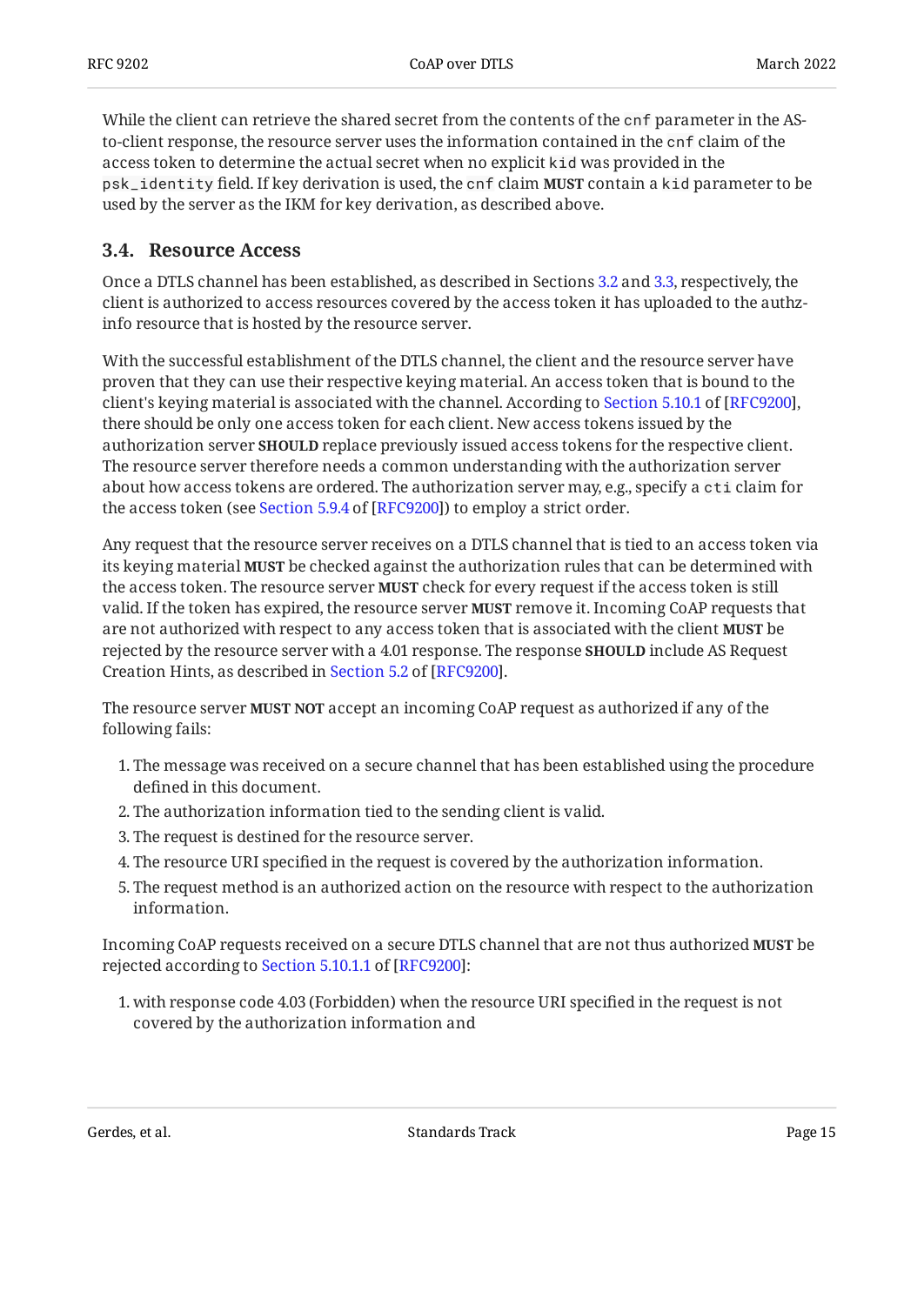2. with response code 4.05 (Method Not Allowed) when the resource URI specified in the request is covered by the authorization information but not the requested action.

The client **MUST** ascertain that its keying material is still valid before sending a request or processing a response. If the client recently has updated the access token (see [Section 4\)](#page-15-0), it must be prepared that its request is still handled according to the previous authorization rules, as there is no strict ordering between access token uploads and resource access messages. See also [Section](#page-18-1) [7.2](#page-18-1) for a discussion of access token processing.

If the client gets an error response containing AS Request Creation Hints (cf. [Section 5.3](https://www.rfc-editor.org/rfc/rfc9200#section-5.3) of [[RFC9200\]](#page-21-2)) as a response to its requests, it **SHOULD** request a new access token from the authorization server in order to continue communication with the resource server.

Unauthorized requests that have been received over a DTLS session **SHOULD** be treated as nonfatal by the resource server, i.e., the DTLS session **SHOULD** be kept alive until the associated access token has expired.

## <span id="page-15-0"></span>**[4. Dynamic Update of Authorization Information](#page-15-0)**

Resource servers must only use a new access token to update the authorization information for a DTLS session if the keying material that is bound to the token is the same that was used in the DTLS handshake. By associating the access tokens with the identifier of an existing DTLS session, the authorization information can be updated without changing the cryptographic keys for the DTLS communication between the client and the resource server, i.e., an existing session can be used with updated permissions.

The client can therefore update the authorization information stored at the resource server at any time without changing an established DTLS session. To do so, the client requests a new access token from the authorization server for the intended action on the respective resource and uploads this access token to the authz-info resource on the resource server.

[Figure 10](#page-16-2) depicts the message flow where the client requests a new access token after a security association between the client and the resource server has been established using this protocol. If the client wants to update the authorization information, the token request **MUST** specify the key identifier of the proof-of-possession key used for the existing DTLS channel between the client and the resource server in the kid parameter of the client-to-AS request. The authorization server **MUST** verify that the specified k<code>id</code> denotes a valid verifier for a proof-of-possession token that has previously been issued to the requesting client. Otherwise, the client-to-AS request **MUST** be declinedwith the error code unsupported\_pop\_key, as defined in Section 5.8.3 of [RFC9200].

<span id="page-15-1"></span>When the authorization server issues a new access token to update existing authorization information, it **MUST** include the specified kid parameter in this access token. A resource server **MUST** replace the authorization information of any existing DTLS session that is identified by this key identifier with the updated authorization information.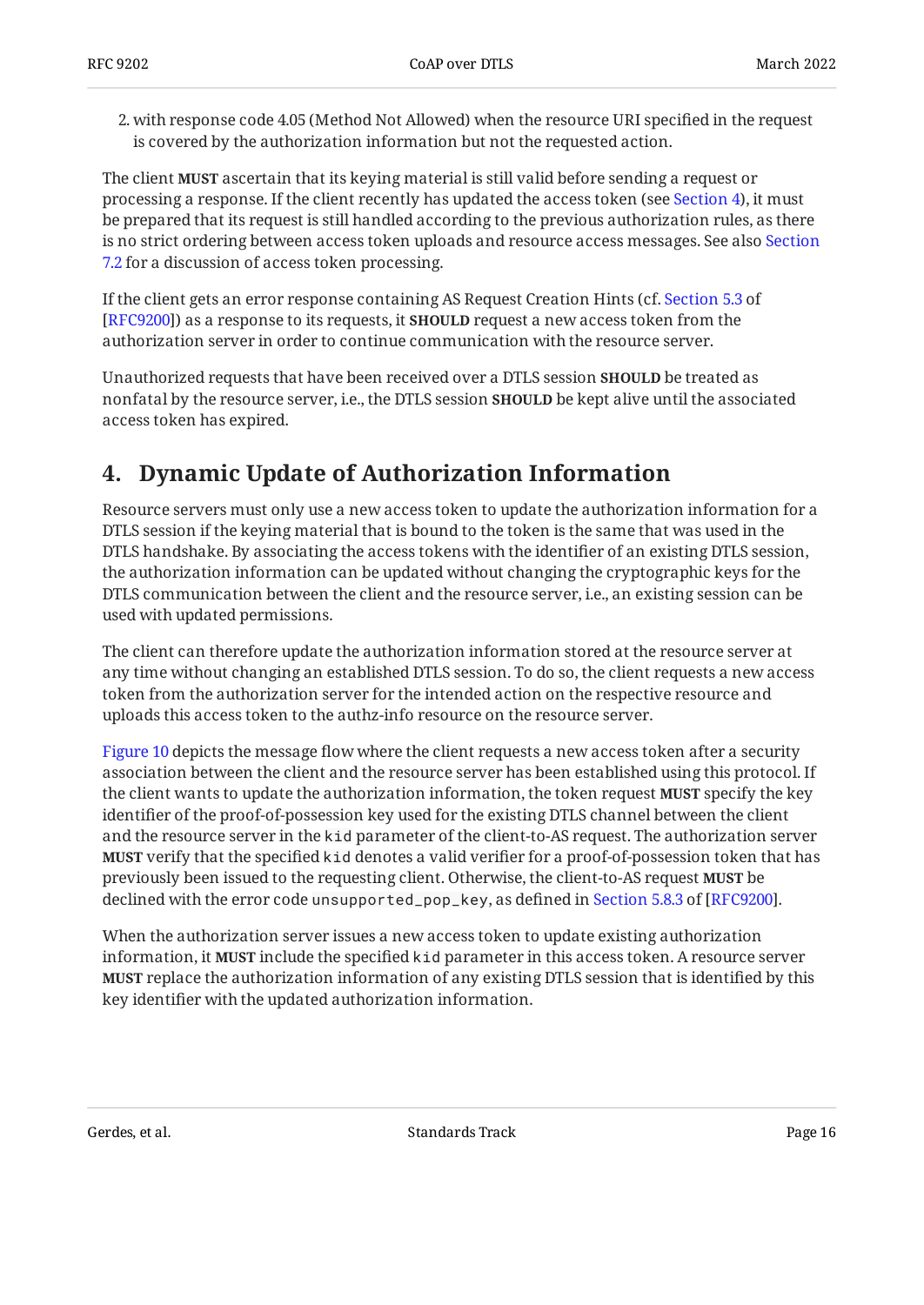```
C AS RS AS
   | <===== DTLS channel =====> | |
      + Access Token
 | | |
  --- Token Request ----------
 | | |
 | <---------------------------- New Access Token - |
                + Access Information
 | | |
   | --- Update /authz-info --> | |
    New Access Token
 | | |
  == Authorized Request == | | |
  \leq == Protected Resource == |
```
<span id="page-16-0"></span>*[Figure 10:](#page-16-2) [Overview of Dynamic Update Operation](#page-15-1)* 

## **[5. Token Expiration](#page-16-0)**

The resource server **MUST** delete access tokens that are no longer valid. DTLS associations that have been set up in accordance with this profile are always tied to specific tokens (which may be exchanged with a dynamic update, as described in [Section 4\)](#page-15-0). As tokens may become invalid at any time (e.g., because they have expired), the association may become useless at some point. A resource server therefore **MUST** terminate existing DTLS association after the last access token associated with this association has expired.

Asspecified in Section 5.10.3 of [RFC9200], the resource server **MUST** notify the client with an error response with code 4.01 (Unauthorized) for any long-running request before terminating the association.

## <span id="page-16-1"></span>**[6. Secure Communication with an Authorization Server](#page-16-1)**

As specified in the ACE framework (Sections [5.8](https://www.rfc-editor.org/rfc/rfc9200#section-5.8) and [5.9](https://www.rfc-editor.org/rfc/rfc9200#section-5.9) of [[RFC9200\]](#page-21-2)), the requesting entity (the resource server and/or the client) and the authorization server communicate via the token endpoint or introspection endpoint. The use of CoAP and DTLS for this communication is **RECOMMENDED** in this profile. Other protocols fulfilling the security requirements defined in [Section 5](https://www.rfc-editor.org/rfc/rfc9200#section-5) of [[RFC9200\]](#page-21-2) MAY be used instead.

How credentials (e.g., PSK, RPK, X.509 cert) for using DTLS with the authorization server are established is out of scope for this profile.

If other means of securing the communication with the authorization server are used, the communicationsecurity requirements from Section 6.2 of [RFC9200] remain applicable.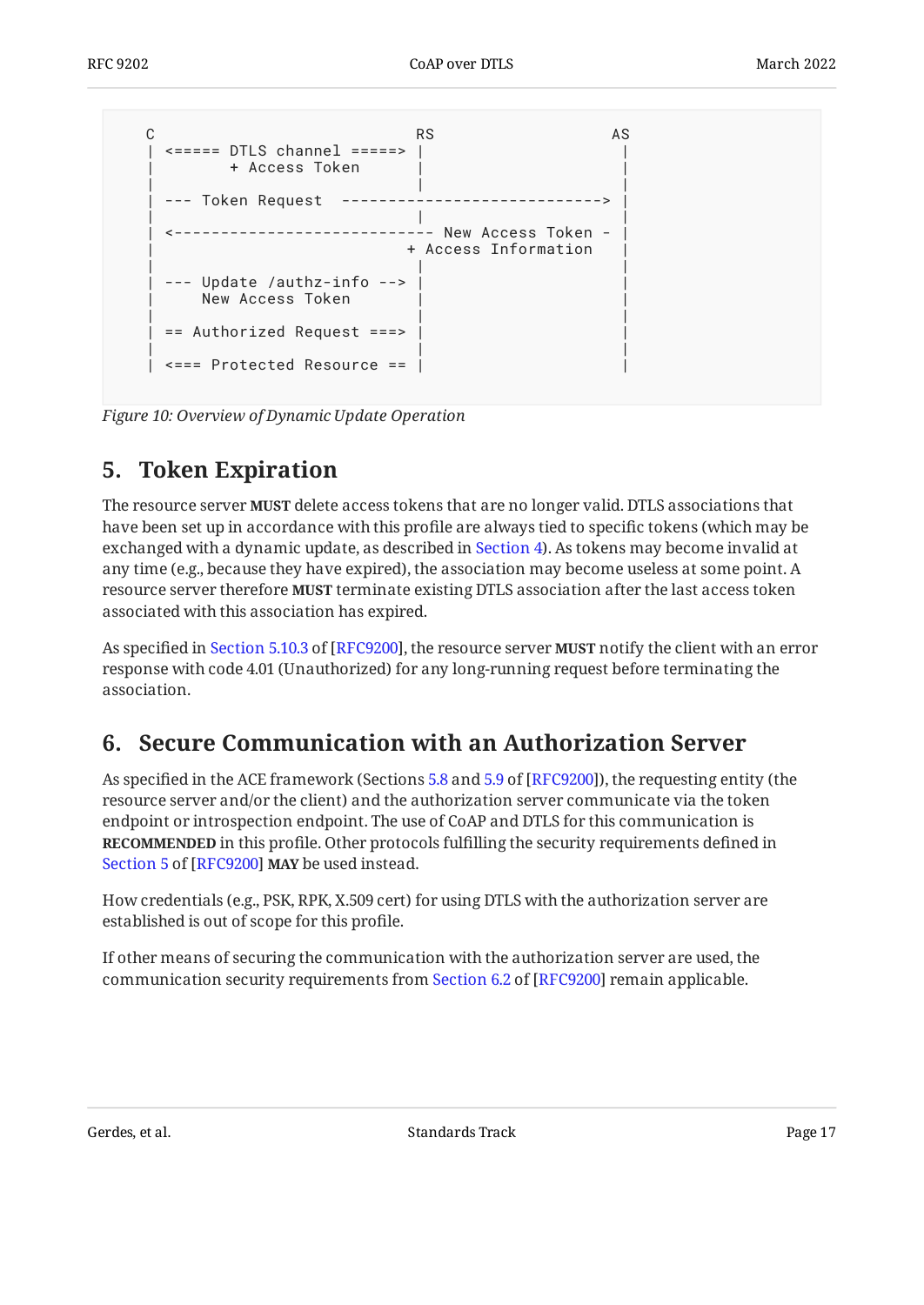## <span id="page-17-0"></span>**[7. Security Considerations](#page-17-0)**

This document specifies a profile for the Authentication and Authorization for Constrained Environments (ACE) framework [[RFC9200\]](#page-21-2). As it follows this framework's general approach, the generalsecurity considerations from Section 6 of [RFC9200] also apply to this profile.

The authorization server must ascertain that the keying material for the client that it provides to the resource server actually is associated with this client. Malicious clients may hand over access tokens containing their own access permissions to other entities. This problem cannot be completely eliminated. Nevertheless, in RPK mode, it should not be possible for clients to request access tokens for arbitrary public keys; if the client can cause the authorization server to issue a token for a public key without proving possession of the corresponding private key, this allows for identity misbinding attacks, where the issued token is usable by an entity other than the intended one. At some point, the authorization server therefore needs to validate that the client can actually use the private key corresponding to the client's public key.

When using pre-shared keys provisioned by the authorization server, the security level depends on the randomness of PSKs and the security of the TLS cipher suite and key exchange algorithm. As this specification targets constrained environments, message payloads exchanged between the client and the resource server are expected to be small and rare.  $\mathop{\mathrm{CoAP}}\left[\mathop{\mathrm{RFC7252}}\right]$  mandates the implementation of cipher suites with abbreviated, 8-byte tags for message integrity protection. For consistency, this profile requires implementation of the same cipher suites. For application scenarios where the cost of full-width authentication tags is low compared to the overall amount of data being transmitted, the use of cipher suites with 16-byte integrity protection tags is preferred.

The PSK mode of this profile offers a distribution mechanism to convey authorization tokens together with a shared secret to a client and a server. As this specification aims at constrained devices and uses CoAP [RFC7252] as the transfer protocol, at least the cipher suite TLS\_PSK\_WITH\_AES\_128\_CCM\_8 [\[RFC6655](#page-21-10)] should be supported. The access tokens and the corresponding shared secrets generated by the authorization server are expected to be sufficiently short-lived to provide similar forward-secrecy properties to using ephemeral Diffie-Hellman (DHE) key exchange mechanisms. For longer-lived access tokens, DHE cipher suites should be used, i.e., cipher suites of the form TLS\_DHE\_PSK\_\* or TLS\_ECDHE\_PSK\_\*.

Constrained devices that use DTLS [[RFC6347\]](#page-20-1) are inherently vulnerable to Denial of Service (DoS) attacks, as the handshake protocol requires creation of an internal state within the device. This is specifically of concern where an adversary is able to intercept the initial cookie exchange and interject forged messages with a valid cookie to continue with the handshake. A similar issue exists with the unprotected authorization information endpoint when the resource server needs to keep valid access tokens for a long time. Adversaries could fill up the constrained resource server's internal storage for a very long time with interjected or otherwise retrieved valid access tokens. To mitigate against this, the resource server should set a time boundary until an access token that has not been used until then will be deleted.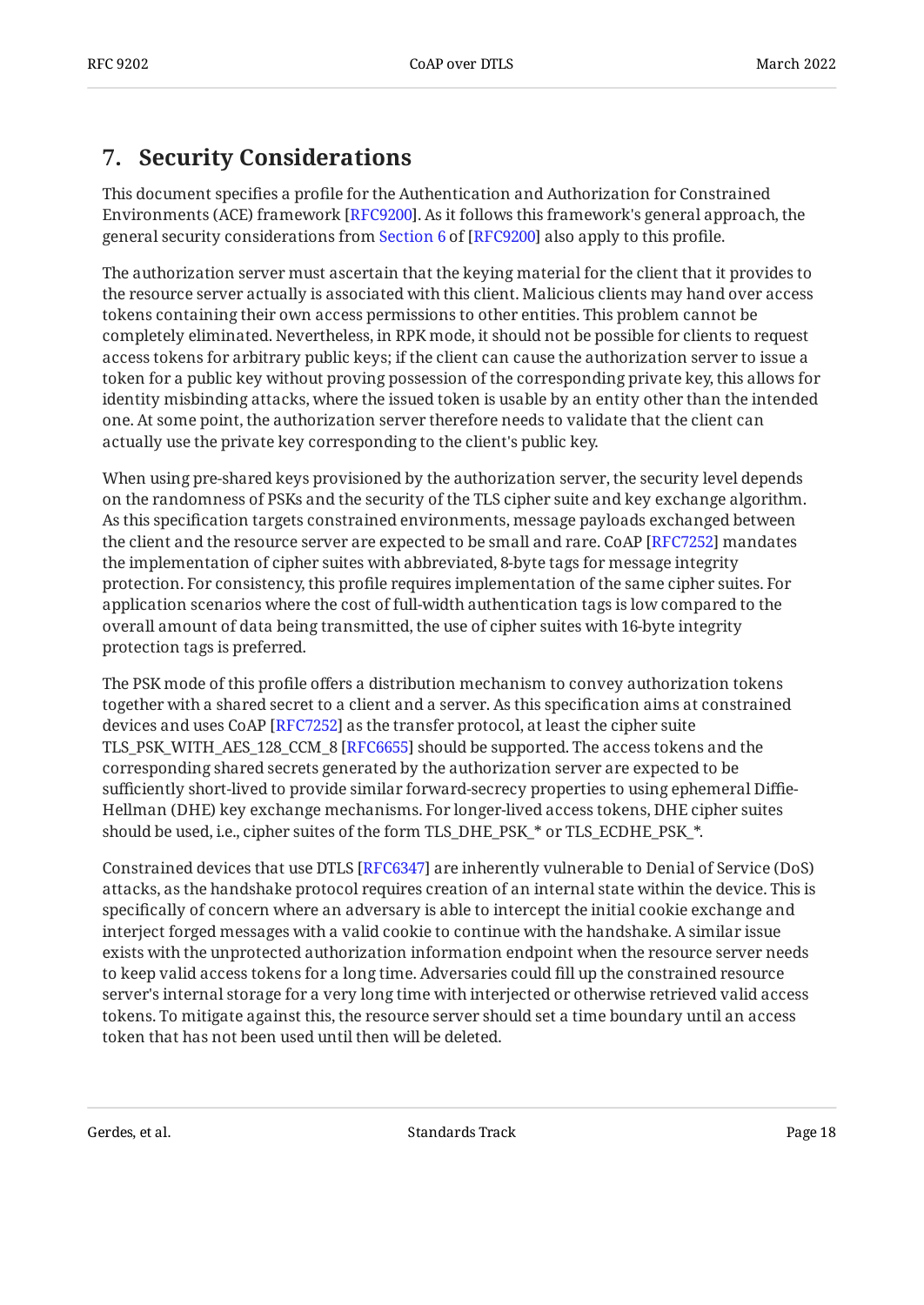The protection of access tokens that are stored in the authorization information endpoint depends on the keying material that is used between the authorization server and the resource server; the resource server must ensure that it processes only access tokens that are (encrypted and) integrity-protected by an authorization server that is authorized to provide access tokens for the resource server.

### <span id="page-18-0"></span>**[7.1. Reuse of Existing Sessions](#page-18-0)**

To avoid the overhead of a repeated DTLS handshake, [\[RFC7925](#page-20-11)] recommends session resumption [[RFC8446\]](#page-21-11) to reuse session state from an earlier DTLS association and thus requires client-side implementation. In this specification, the DTLS session is subject to the authorization rules denoted by the access token that was used for the initial setup of the DTLS association. Enabling session resumption would require the server to transfer the authorization information with the session state in an encrypted SessionTicket to the client. Assuming that the server uses long-lived keying material, this could open up attacks due to the lack of forward secrecy. Moreover, using this mechanism, a client can resume a DTLS session without proving the possession of the PoP key again. Therefore, session resumption should be used only in combination with reasonably shortlived PoP keys.

Since renegotiation of DTLS associations is prone to attacks as well, [\[RFC7925](#page-20-11)] requires that clients decline any renegotiation attempt. A server that wants to initiate rekeying therefore **SHOULD** periodically force a full handshake.

### <span id="page-18-1"></span>**[7.2. Multiple Access Tokens](#page-18-1)**

Developers **SHOULD** avoid using multiple access tokens for a client (see also [Section 5.10.1](https://www.rfc-editor.org/rfc/rfc9200#section-5.10.1) of [[RFC9200\]](#page-21-2)).

Even when a single access token per client is used, an attacker could compromise the dynamic update mechanism for existing DTLS connections by delaying or reordering packets destined for the authz-info endpoint. Thus, the order in which operations occur at the resource server (and thus which authorization info is used to process a given client request) cannot be guaranteed. Especially in the presence of later-issued access tokens that reduce the client's permissions from the initial access token, it is impossible to guarantee that the reduction in authorization will take effect prior to the expiration of the original token.

### <span id="page-18-2"></span>**[7.3. Out-of-Band Con](#page-18-2)figuration**

To communicate securely, the authorization server, the client, and the resource server require certain information that must be exchanged outside the protocol flow described in this document. The authorization server must have obtained authorization information concerning the client and the resource server that is approved by the resource owner, as well as corresponding keying material. The resource server must have received authorization information approved by the resource owner concerning its authorization managers and the respective keying material. The client must have obtained authorization information concerning the authorization server approved by its owner, as well as the corresponding keying material. Also, the client's owner must have approved of the client's communication with the resource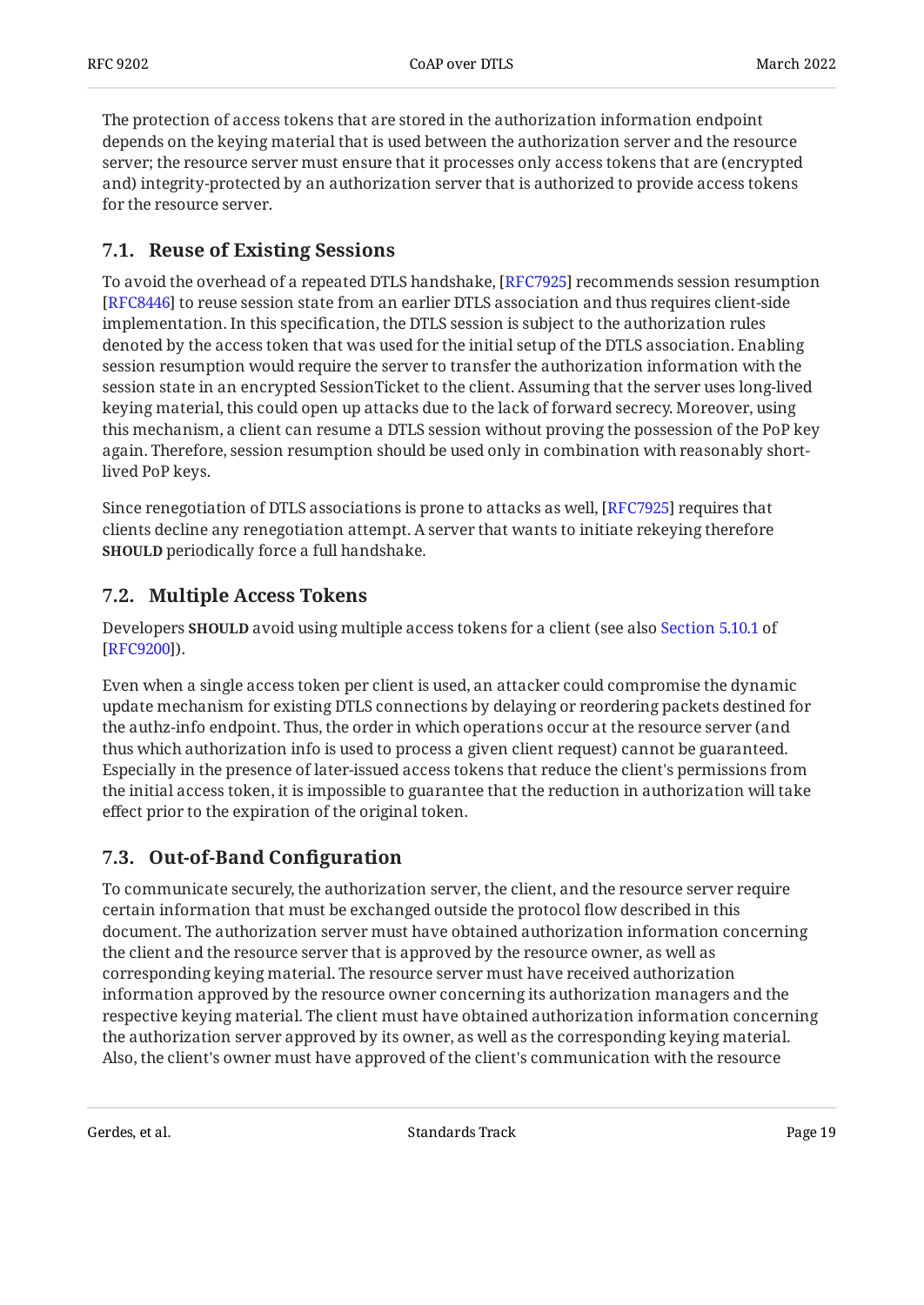server. The client and the authorization server must have obtained a common understanding about how this resource server is identified to ensure that the client obtains access tokens and keying material for the correct resource server. If the client is provided with a raw public key for the resource server, it must be ascertained to which resource server (which identifier and authorization information) the key is associated. All authorization information and keying material must be kept up to date.

## <span id="page-19-0"></span>**[8. Privacy Considerations](#page-19-0)**

Thisprivacy considerations from Section 7 of [RFC9200] apply also to this profile.

An unprotected response to an unauthorized request may disclose information about the resource server and/or its existing relationship with the client. It is advisable to include as little information as possible in an unencrypted response. When a DTLS session between an authenticated client and the resource server already exists, more detailed information **MAY** be included with an error response to provide the client with sufficient information to react on that particular error.

Also, unprotected requests to the resource server may reveal information about the client, e.g., which resources the client attempts to request or the data that the client wants to provide to the resource server. The client **SHOULD NOT** send confidential data in an unprotected request.

Note that some information might still leak after the DTLS session is established, due to observable message sizes, the source, and the destination addresses.

## <span id="page-19-1"></span>**[9. IANA Considerations](#page-19-1)**

The following registration has been made in the "ACE Profiles" registry, following the procedure specified in [[RFC9200\]](#page-21-2).

Name: coap\_dtls

Description: Profile for delegating client Authentication and Authorization for Constrained Environments by establishing a Datagram Transport Layer Security (DTLS) channel between resource-constrained nodes.

<span id="page-19-2"></span>CBOR Value: 1 Reference: RFC 9202

### <span id="page-19-3"></span>**[10. References](#page-19-2)**

### **[10.1. Normative References](#page-19-3)**

<span id="page-19-4"></span>**[RFC2119]** Bradner, S., "Key words for use in RFCs to Indicate Requirement Levels", BCP 14, RFC 2119, DOI 10.17487/RFC2119, March 1997, [<https://www.rfc-editor.org/info/](https://www.rfc-editor.org/info/rfc2119) . [rfc2119](https://www.rfc-editor.org/info/rfc2119)>

Gerdes, et al. Note as a standard between the Standards Track Cerdes, et al. Page 20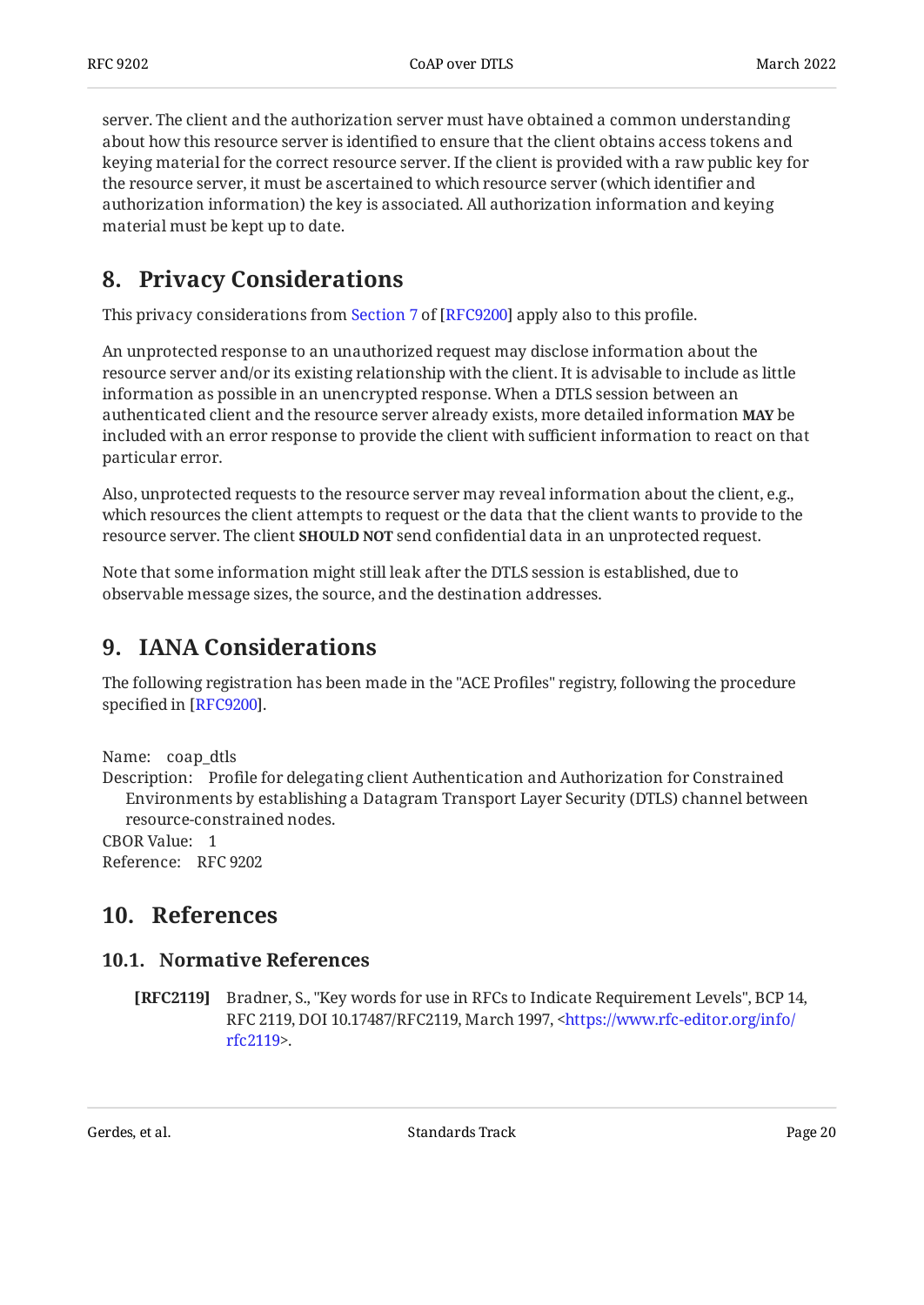<span id="page-20-11"></span><span id="page-20-10"></span><span id="page-20-5"></span><span id="page-20-3"></span><span id="page-20-2"></span><span id="page-20-1"></span><span id="page-20-0"></span>

| [RFC4279] | Eronen, P., Ed. and H. Tschofenig, Ed., "Pre-Shared Key Ciphersuites for Transport<br>Layer Security (TLS)", RFC 4279, DOI 10.17487/RFC4279, December 2005, <https: <br="">www.rfc-editor.org/info/rfc4279&gt;.</https:>                                                                              |
|-----------|-------------------------------------------------------------------------------------------------------------------------------------------------------------------------------------------------------------------------------------------------------------------------------------------------------|
| [RFC6347] | Rescorla, E. and N. Modadugu, "Datagram Transport Layer Security Version 1.2",<br>RFC 6347, DOI 10.17487/RFC6347, January 2012, <https: <br="" info="" www.rfc-editor.org="">rfc6347&gt;.</https:>                                                                                                    |
| [RFC6749] | Hardt, D., Ed., "The OAuth 2.0 Authorization Framework", RFC 6749, DOI 10.17487/<br>RFC6749, October 2012, <https: info="" rfc6749="" www.rfc-editor.org="">.</https:>                                                                                                                                |
| [RFC7250] | Wouters, P., Ed., Tschofenig, H., Ed., Gilmore, J., Weiler, S., and T. Kivinen, "Using<br>Raw Public Keys in Transport Layer Security (TLS) and Datagram Transport<br>Layer Security (DTLS)", RFC 7250, DOI 10.17487/RFC7250, June 2014, <https: <br="">www.rfc-editor.org/info/rfc7250&gt;.</https:> |
| [RFC7251] | McGrew, D., Bailey, D., Campagna, M., and R. Dugal, "AES-CCM Elliptic Curve<br>Cryptography (ECC) Cipher Suites for TLS", RFC 7251, DOI 10.17487/RFC7251, June<br>2014, <https: info="" rfc7251="" www.rfc-editor.org="">.</https:>                                                                   |
| [RFC7252] | Shelby, Z., Hartke, K., and C. Bormann, "The Constrained Application Protocol<br>(CoAP)", RFC 7252, DOI 10.17487/RFC7252, June 2014, <https: <br="" www.rfc-editor.org="">info/rfc7252&gt;.</https:>                                                                                                  |
| [RFC7925] | Tschofenig, H., Ed. and T. Fossati, "Transport Layer Security (TLS) / Datagram<br>Transport Layer Security (DTLS) Profiles for the Internet of Things", RFC 7925,<br>DOI 10.17487/RFC7925, July 2016, <https: info="" rfc7925="" www.rfc-editor.org="">.</https:>                                     |
| [RFC8152] | Schaad, J., "CBOR Object Signing and Encryption (COSE)", RFC 8152, DOI 10.17487/<br>RFC8152, July 2017, <https: info="" rfc8152="" www.rfc-editor.org="">.</https:>                                                                                                                                   |
| [RFC8174] | Leiba, B., "Ambiguity of Uppercase vs Lowercase in RFC 2119 Key Words", BCP 14,<br>RFC 8174, DOI 10.17487/RFC8174, May 2017, <https: <br="" info="" www.rfc-editor.org="">rfc8174&gt;.</https:>                                                                                                       |
| [RFC8392] | Jones, M., Wahlstroem, E., Erdtman, S., and H. Tschofenig, "CBOR Web Token<br>(CWT)", RFC 8392, DOI 10.17487/RFC8392, May 2018, <https: <br="" www.rfc-editor.org="">info/rfc8392&gt;.</https:>                                                                                                       |
| [RFC8422] | Nir, Y., Josefsson, S., and M. Pegourie-Gonnard, "Elliptic Curve Cryptography (ECC)<br>Cipher Suites for Transport Layer Security (TLS) Versions 1.2 and Earlier", RFC<br>8422, DOI 10.17487/RFC8422, August 2018, <https: <br="" info="" www.rfc-editor.org="">rfc8422&gt;.</https:>                 |
| [RFC8747] | Jones, M., Seitz, L., Selander, G., Erdtman, S., and H. Tschofenig, "Proof-of-<br>Possession Key Semantics for CBOR Web Tokens (CWTs)", RFC 8747, DOI 10.17487/<br>RFC8747, March 2020, <https: info="" rfc8747="" www.rfc-editor.org="">.</https:>                                                   |
|           |                                                                                                                                                                                                                                                                                                       |

<span id="page-20-9"></span><span id="page-20-8"></span><span id="page-20-7"></span><span id="page-20-6"></span><span id="page-20-4"></span>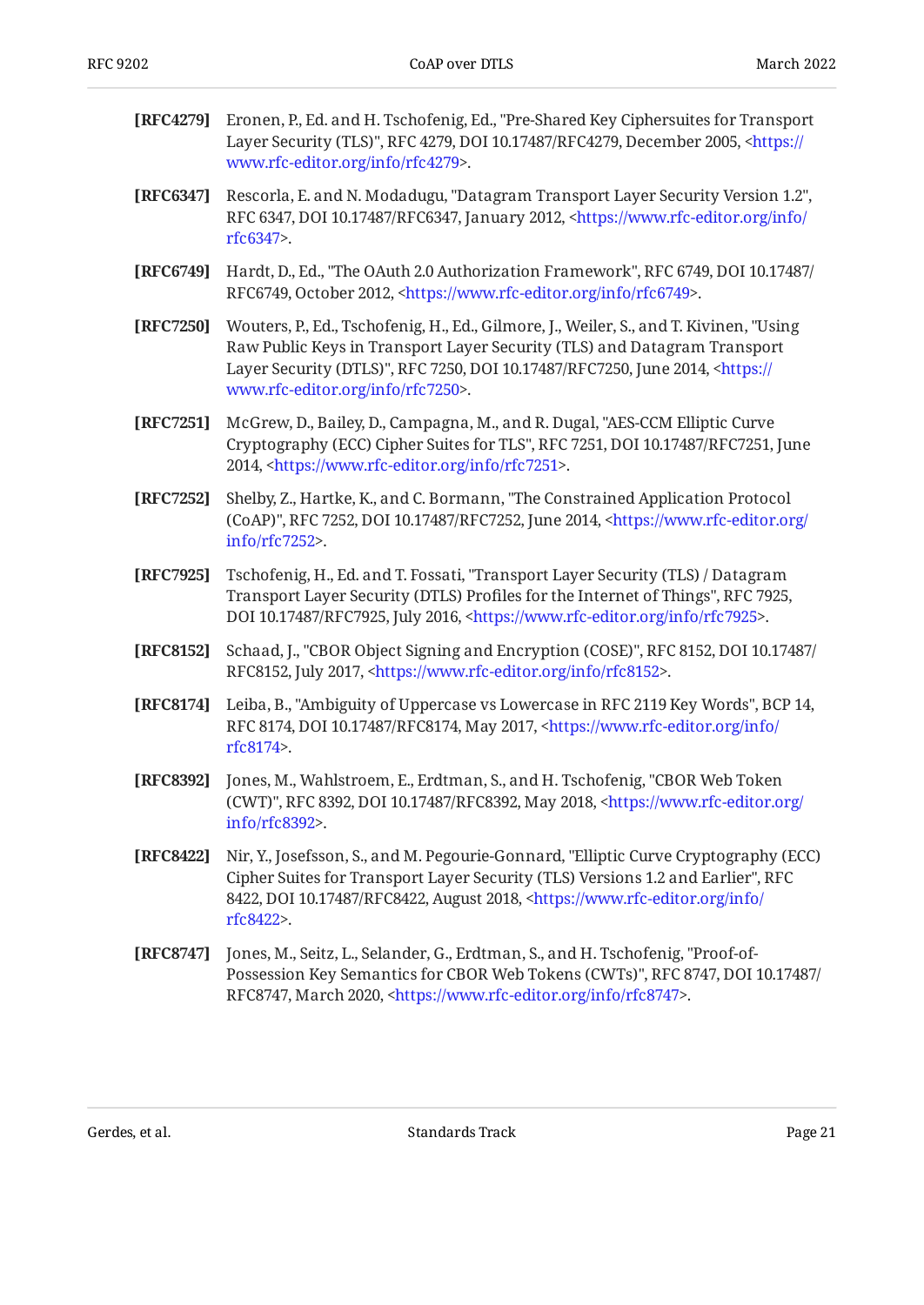- <span id="page-21-9"></span>**[RFC8949]** Bormann, C. and P. Hoffman, "Concise Binary Object Representation (CBOR)", STD 94, RFC 8949, DOI 10.17487/RFC8949, December 2020, [<https://www.rfc-](https://www.rfc-editor.org/info/rfc8949). [editor.org/info/rfc8949](https://www.rfc-editor.org/info/rfc8949)>
- <span id="page-21-2"></span>**[RFC9200]** Seitz, L., Selander, G., Wahlstroem, E., Erdtman, S., and H. Tschofenig, the OAuth 2.0 Framework (ACE-OAuth)", RFC 9200, DOI 10.17487/RFC9200, March 2022, <https://www.rfc-editor.org/info/rfc9200>. "Authentication and Authorization for Constrained Environments (ACE) Using
- <span id="page-21-4"></span>**[RFC9201]** , Seitz, L. "Additional OAuth Parameters for Authentication and Authorization for Constrained Environments (ACE)", RFC 9201, DOI 10.17487/RFC9201, March 2022, . [<https://www.rfc-editor.org/info/rfc9201](https://www.rfc-editor.org/info/rfc9201)>

#### <span id="page-21-0"></span>**[10.2. Informative References](#page-21-0)**

- <span id="page-21-7"></span>**[RFC5869]** Krawczyk, H. and P. Eronen, "HMAC-based Extract-and-Expand Key Derivation Function (HKDF)", RFC 5869, DOI 10.17487/RFC5869, May 2010, <[https://www.rfc-](https://www.rfc-editor.org/info/rfc5869). [editor.org/info/rfc5869](https://www.rfc-editor.org/info/rfc5869)>
- <span id="page-21-10"></span>**[RFC6655]** McGrew, D. and D. Bailey, "AES-CCM Cipher Suites for Transport Layer Security (TLS)", RFC 6655, DOI 10.17487/RFC6655, July 2012, [<https://www.rfc-editor.org/](https://www.rfc-editor.org/info/rfc6655) . [info/rfc6655>](https://www.rfc-editor.org/info/rfc6655)
- <span id="page-21-3"></span>**[RFC7662]** Richer, J., Ed., "OAuth 2.0 Token Introspection", RFC 7662, DOI 10.17487/RFC7662, October 2015, [<https://www.rfc-editor.org/info/rfc7662](https://www.rfc-editor.org/info/rfc7662)>.
- <span id="page-21-5"></span>**[RFC7748]** Langley, A., Hamburg, M., and S. Turner, "Elliptic Curves for Security", RFC 7748, DOI 10.17487/RFC7748, January 2016, [<https://www.rfc-editor.org/info/rfc7748](https://www.rfc-editor.org/info/rfc7748)>.
- <span id="page-21-6"></span>**[RFC8032]** Josefsson, S. and I. Liusvaara, "Edwards-Curve Digital Signature Algorithm (EdDSA)", RFC 8032, DOI 10.17487/RFC8032, January 2017, [<https://www.rfc-](https://www.rfc-editor.org/info/rfc8032). [editor.org/info/rfc8032](https://www.rfc-editor.org/info/rfc8032)>
- <span id="page-21-11"></span>**[RFC8446]** Rescorla, E., "The Transport Layer Security (TLS) Protocol Version 1.3", RFC 8446, DOI 10.17487/RFC8446, August 2018, <https://www.rfc-editor.org/info/rfc8446>.
- <span id="page-21-8"></span>**[RFC8610]** Birkholz, H., Vigano, C., and C. Bormann, "Concise Data Definition Language Representation (CBOR) and JSON Data Structures", RFC 8610, DOI 10.17487/ RFC8610, June 2019, <https://www.rfc-editor.org/info/rfc8610>. (CDDL): A Notational Convention to Express Concise Binary Object

### <span id="page-21-1"></span>**[Acknowledgments](#page-21-1)**

Special thanks to Jim Schaad for his contributions and reviews of this document and to Ben Kaduk for his thorough reviews of this document. Thanks also to Paul Kyzivat for his review. The authors also would like to thank Marco Tiloca for his contributions.

Ludwig Seitz worked on this document as part of the CelticNext projects CyberWI and CRITISEC with funding from Vinnova.